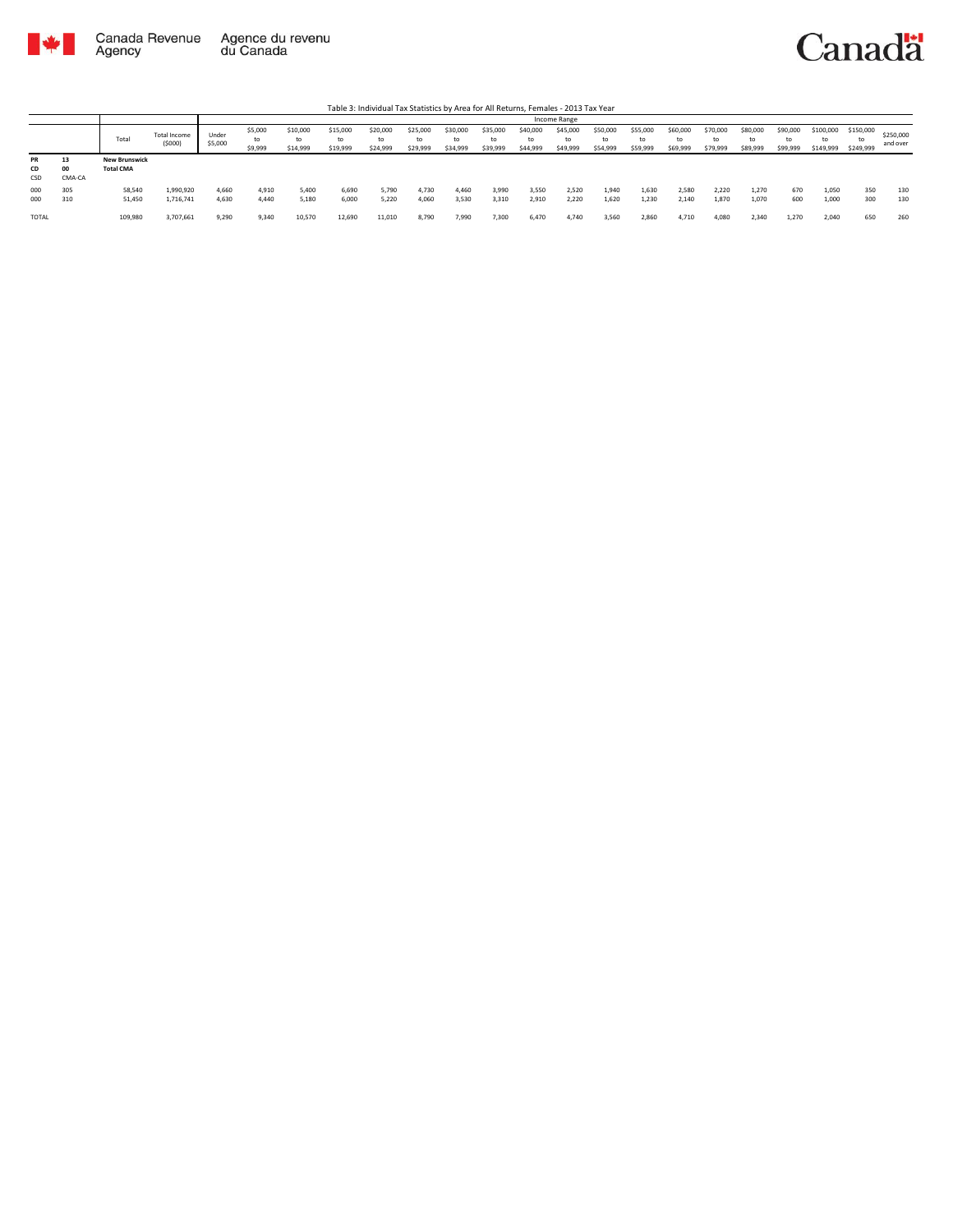

|              |        |                      |                               |                  |                          |                            |                            |                            |                      |                      |                            |                            | Income Range               |                            |                            |                            |                            |                            |                            |                        |                              |                       |
|--------------|--------|----------------------|-------------------------------|------------------|--------------------------|----------------------------|----------------------------|----------------------------|----------------------|----------------------|----------------------------|----------------------------|----------------------------|----------------------------|----------------------------|----------------------------|----------------------------|----------------------------|----------------------------|------------------------|------------------------------|-----------------------|
|              |        | Total                | <b>Total Income</b><br>(5000) | Under<br>\$5,000 | \$5,000<br>to<br>\$9,999 | \$10,000<br>to<br>\$14,999 | \$15,000<br>to<br>\$19,999 | \$20,000<br>to<br>\$24,999 | \$25,000<br>\$29,999 | \$30,000<br>\$34,999 | \$35,000<br>to<br>\$39,999 | \$40,000<br>to<br>\$44,999 | \$45,000<br>to<br>\$49,999 | \$50,000<br>to<br>\$54,999 | \$55,000<br>to<br>\$59,999 | \$60,000<br>to<br>\$69,999 | \$70,000<br>to<br>\$79,999 | \$80,000<br>tο<br>\$89,999 | \$90,000<br>to<br>\$99,999 | \$100,000<br>\$149,999 | \$150,000<br>to<br>\$249,999 | \$250,000<br>and over |
| <b>PR</b>    | 13     | <b>New Brunswick</b> |                               |                  |                          |                            |                            |                            |                      |                      |                            |                            |                            |                            |                            |                            |                            |                            |                            |                        |                              |                       |
| CD           | 00     | <b>Total CA</b>      |                               |                  |                          |                            |                            |                            |                      |                      |                            |                            |                            |                            |                            |                            |                            |                            |                            |                        |                              |                       |
| CSD          | CMA-CA |                      |                               |                  |                          |                            |                            |                            |                      |                      |                            |                            |                            |                            |                            |                            |                            |                            |                            |                        |                              |                       |
| 000          | 320    | 38,370               | 1,394,671                     | 4.040            | 3,000                    | 3,460                      | 3,680                      | 3,240                      | 2,640                | 2,550                | 2,430                      | 2,420                      | 1,820                      | 1,340                      | 1,150                      | 1.880                      | 1,630                      | 1,010                      | 570                        | 1,090                  | 300                          | 110                   |
| 000          | 328    | 14,300               | 407.878                       | 1,310            | 1,550                    | 1,680                      | 2.290                      | 1,510                      | 1.120                | 870                  | 720                        | 680                        | 460                        | 340                        | 340                        | 470                        | 440                        | 200                        | 100                        | 150                    | 60                           | 20                    |
| 000          | 329    | 11,820               | 344,873                       | 1.220            | 1,090                    | 1.270                      | 1.780                      | 1,230                      | 960                  | 790                  | 630                        | 590                        | 400                        | 330                        | 290                        | 390                        | 420                        | 190                        | 80                         | 130                    | 30                           | 10                    |
| 000          | 330    | 6,430                | 183,271                       | 520              | 690                      | 740                        | 1.040                      | 680                        | 550                  | 430                  | 330                        | 360                        | 210                        | 130                        | 110                        | 220                        | 180                        | 110                        | 50                         | 70                     | 20                           |                       |
| 000          | 335    | 9,670                | 277,091                       | 750              | 970                      | 1,120                      | 1,540                      | 1,140                      | 770                  | 640                  | 600                        | 460                        | 340                        | 220                        | 160                        | 360                        | 300                        | 120                        | 50                         | 100                    | 20                           | 20                    |
| <b>TOTAL</b> |        | 80,590               | 2,607,784                     | 7,850            | 7,290                    | 8.280                      | 10,340                     | 7,790                      | 6.040                | 5,280                | 4.710                      | 4.520                      | 3,210                      | 2.360                      | 2.040                      | 3.310                      | 2,970                      | 1.620                      | 850                        | 1.540                  | 430                          | 170                   |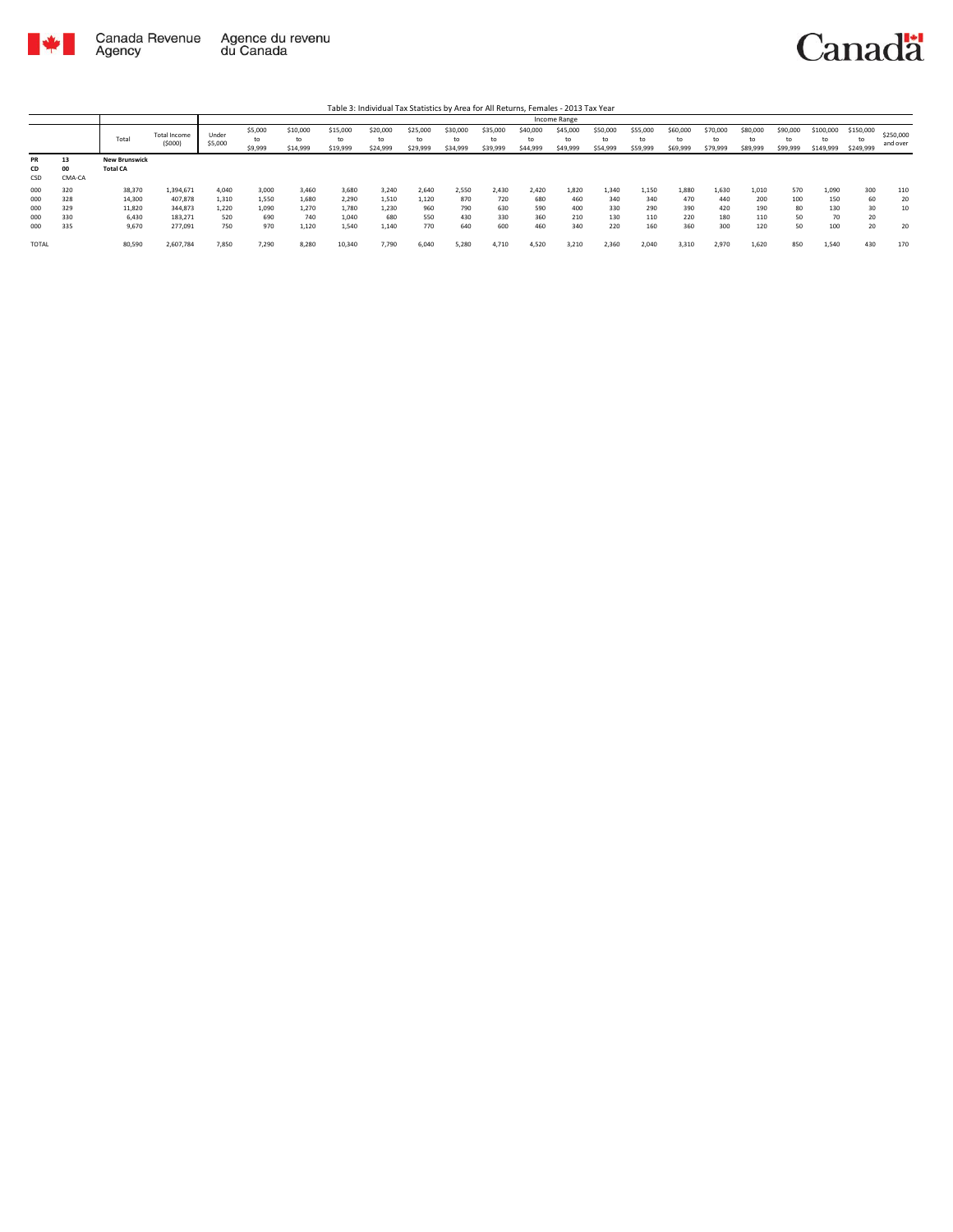

|                                                                                                              |                                                                                                              |                                                                                                                |                                                                                                                                                   |                                                                                          |                                                                                         |                                                                                     |                                                                                             |                                                                                      |                                                                                     |                                                                                   |                                                                                   |                                                                      | Income Range                                       |                                        |                            |                                        |                                                    |                            |                            |                              |                              |                       |
|--------------------------------------------------------------------------------------------------------------|--------------------------------------------------------------------------------------------------------------|----------------------------------------------------------------------------------------------------------------|---------------------------------------------------------------------------------------------------------------------------------------------------|------------------------------------------------------------------------------------------|-----------------------------------------------------------------------------------------|-------------------------------------------------------------------------------------|---------------------------------------------------------------------------------------------|--------------------------------------------------------------------------------------|-------------------------------------------------------------------------------------|-----------------------------------------------------------------------------------|-----------------------------------------------------------------------------------|----------------------------------------------------------------------|----------------------------------------------------|----------------------------------------|----------------------------|----------------------------------------|----------------------------------------------------|----------------------------|----------------------------|------------------------------|------------------------------|-----------------------|
|                                                                                                              |                                                                                                              | Total                                                                                                          | <b>Total Income</b><br>(5000)                                                                                                                     | Under<br>\$5,000                                                                         | \$5,000<br>to<br>\$9,999                                                                | \$10,000<br>to<br>\$14,999                                                          | \$15,000<br>to<br>\$19,999                                                                  | \$20,000<br>to<br>\$24,999                                                           | \$25,000<br>to<br>\$29,999                                                          | \$30,000<br>to<br>\$34,999                                                        | \$35,000<br>to<br>\$39,999                                                        | \$40,000<br>to<br>\$44,999                                           | \$45,000<br>to<br>\$49,999                         | \$50,000<br>to<br>\$54,999             | \$55,000<br>to<br>\$59,999 | \$60,000<br>to<br>\$69,999             | \$70,000<br>to<br>\$79,999                         | \$80,000<br>to<br>\$89,999 | \$90,000<br>to<br>\$99,999 | \$100,000<br>to<br>\$149,999 | \$150,000<br>to<br>\$249,999 | \$250,000<br>and over |
| PR<br>CD<br>CSD                                                                                              | 13<br>02<br>CMA-CA                                                                                           | <b>New Brunswick</b><br>Charlotte                                                                              |                                                                                                                                                   |                                                                                          |                                                                                         |                                                                                     |                                                                                             |                                                                                      |                                                                                     |                                                                                   |                                                                                   |                                                                      |                                                    |                                        |                            |                                        |                                                    |                            |                            |                              |                              |                       |
| 001<br>004<br>006<br>011<br>012<br>014<br>016<br>018<br>021<br>024<br>026<br>028<br>031<br>034<br>037<br>039 | 998<br>999<br>999<br>997<br>998<br>999<br>997<br>998<br>997<br>998<br>998<br>999<br>998<br>998<br>998<br>999 | 70<br>390<br>360<br>860<br>380<br>30<br>1,020<br>630<br>300<br>220<br>800<br>260<br>260<br>750<br>2,070<br>520 | 1,709<br>9,800<br>9,339<br>22.735<br>8.637<br>608<br>26,991<br>18,892<br>7,291<br>7.661<br>28,573<br>6.973<br>8.040<br>18.204<br>61.804<br>12,142 | 10<br>40<br>30<br>80<br>40<br>100<br>50<br>30<br>10<br>70<br>20<br>30<br>90<br>160<br>60 | 10<br>30<br>30<br>80<br>40<br>80<br>60<br>30<br>20<br>60<br>30<br>20<br>70<br>220<br>60 | 50<br>60<br>100<br>30<br>130<br>60<br>50<br>30<br>60<br>20<br>30<br>90<br>240<br>70 | 10<br>80<br>60<br>130<br>60<br>150<br>100<br>40<br>40<br>80<br>50<br>30<br>130<br>310<br>80 | 50<br>40<br>100<br>70<br>110<br>80<br>30<br>10<br>80<br>40<br>30<br>100<br>270<br>70 | 30<br>40<br>100<br>50<br>110<br>60<br>30<br>20<br>60<br>30<br>20<br>60<br>170<br>40 | 20<br>30<br>70<br>30<br>90<br>60<br>20<br>10<br>70<br>20<br>20<br>40<br>120<br>30 | 20<br>30<br>40<br>20<br>70<br>40<br>20<br>20<br>60<br>20<br>20<br>40<br>100<br>30 | 20<br>10<br>50<br>10<br>50<br>30<br>40<br>20<br>10<br>30<br>90<br>20 | 10<br>20<br>40<br>20<br>10<br>10<br>30<br>30<br>60 | 10<br>10<br>20<br>10<br>40<br>20<br>50 | 20<br>20<br>20<br>40       | 10<br>40<br>20<br>40<br>10<br>20<br>70 | 20<br>20<br>20<br>10<br>40<br>10<br>20<br>70<br>10 | 10<br>10<br>20<br>50       | 20<br>20                   | 10<br>10<br>30               |                              |                       |
| 042<br>044<br>052<br><b>TOTAL</b>                                                                            | 998<br>999<br>997                                                                                            | 630<br>150<br>970<br>10,650                                                                                    | 16,738<br>3.461<br>25,191<br>294,790                                                                                                              | 70<br>20<br>90<br>990                                                                    | 70<br>20<br>90<br>1,030                                                                 | 80<br>30<br>130<br>1,260                                                            | 100<br>20<br>180<br>1,650                                                                   | 80<br>10<br>120<br>1,290                                                             | 50<br>10<br>90<br>970                                                               | 40<br>60<br>740                                                                   | 30<br>50<br>600                                                                   | 30<br>40<br>480                                                      | 20<br>30<br>320                                    | 20<br>220                              | 10<br>10<br>170            | 20<br>20<br>300                        | 10<br>20<br>270                                    | 10<br>140                  | 80                         | 90                           | 30                           | 20                    |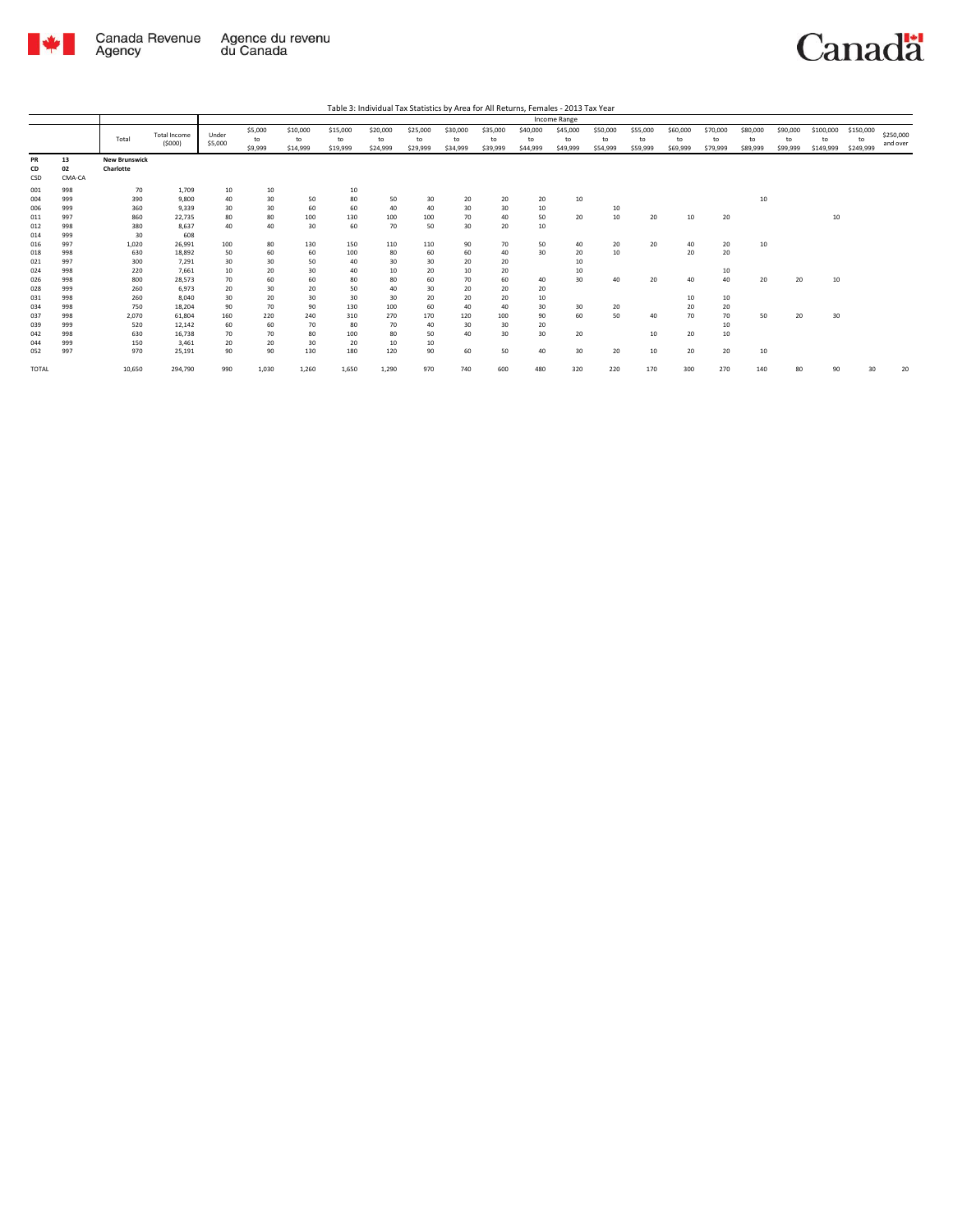

Agency

Total Total Income (\$000) Under \$5,000 \$5,000 to \$9,999 \$10,000 to \$14,999 \$15,000 to \$19,999 \$20,000 to \$24,999 \$25,000 to \$29,999 \$30,000 to \$34,999 \$35,000 to \$39,999 \$40,000 to \$44,999 \$45,000 to \$49,999 \$50,000 to \$54,999 \$55,000 to \$59,999 \$60,000 to \$69,999 \$70,000 to \$79,999 \$80,000 to \$89,999 \$90,000 to \$99,999 \$100,000 to \$149,999 \$150,000 to \$249,999 \$250,000 and over Table 3: Individual Tax Statistics by Area for All Returns, Females - 2013 Tax Year Income Range **PR 13 New Brunswick**<br> **CD 03 Sunbury**<br> **CSD** CMA-CA<br> **001** 996 **250**<br> **006** 996 **250**<br> **270** 2,000<br> **011** 997 **2,000**<br> **012** 997 3,040<br> **014** 997 **300**<br> **014** 997 **250 CD 03 Sunbury** CSD CMA-CA 001 996 340 8,301 50 40 40 40 40 20 20 20 10 10 10 005 996 250 5,653 40 30 30 30 30 20 20 20 10 006 996 270 7,521 30 20 30 30 30 30 20 10 20 20 10 011 997 2,000 61,611 200 150 200 220 210 190 150 120 130 90 50 60 110 50 40 10 10 012 997 3,040 93,129 460 250 270 280 280 240 210 160 140 120 100 120 160 100 70 30 40 10 996 96 340 8,301 50<br>
996 250 5,653 40<br>
997 2,000 61,611 200<br>
997 3,040 91,712 40<br>
997 3,040 91,712 40<br>
997 350 5,614 30 014 996 310 8,635 40 30 40 40 40 20 20 20 10 10 018 997 250 5,614 30 30 40 40 30 20 10 10 TOTAL 6,550 192,676 880 550 670 700 670 530 460 350 340 260 190 210 300 180 110 50 70 20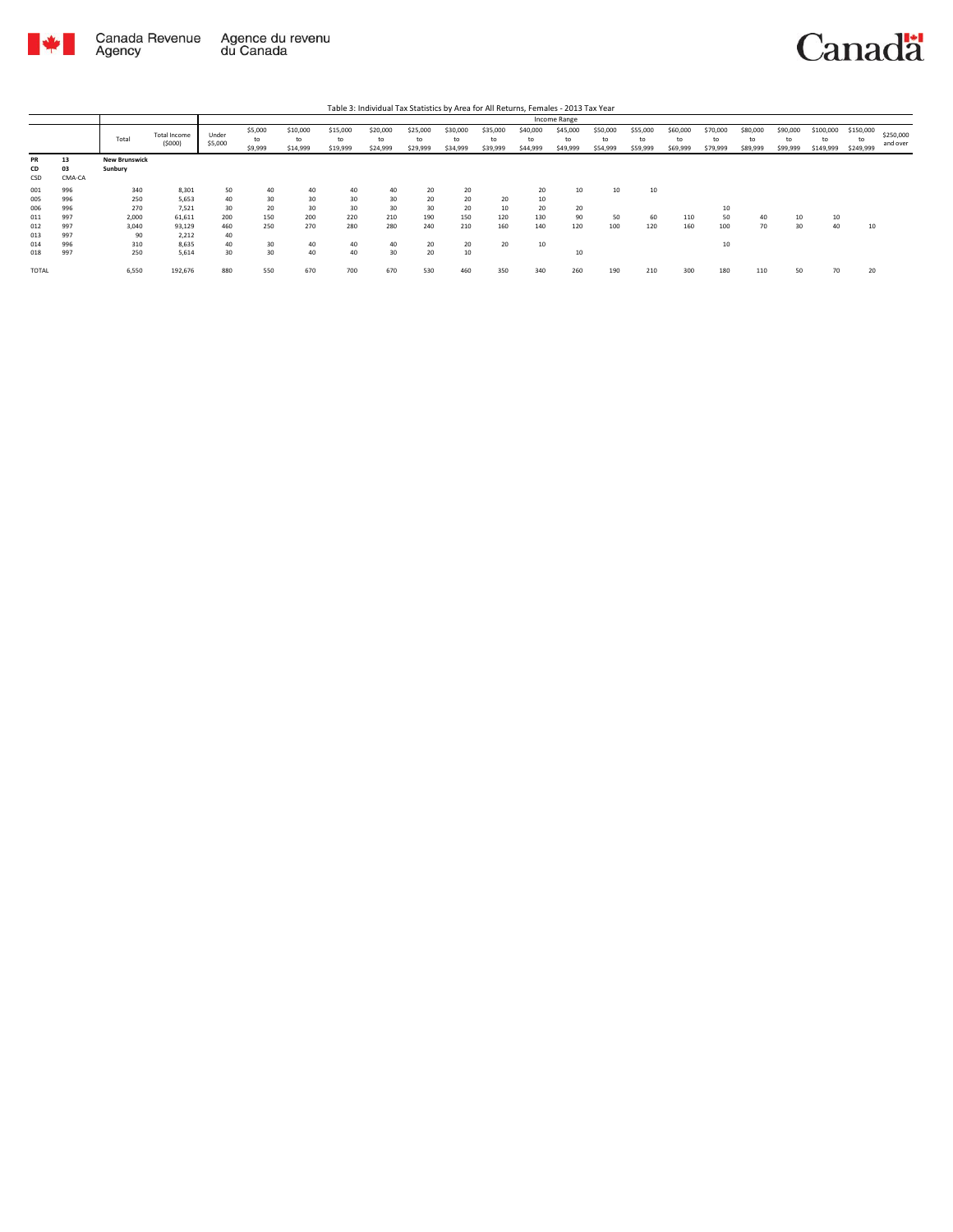

Canada Revenue Agence du revenu<br>Agency du Canada

Canadä

|                                        |                                        |                                         |                                                        |                             |                                   |                                   |                                    |                             |                            |                            |                            |                            | Income Range               |                            |                            |                            |                            |                            |                            |                              |                              |                       |
|----------------------------------------|----------------------------------------|-----------------------------------------|--------------------------------------------------------|-----------------------------|-----------------------------------|-----------------------------------|------------------------------------|-----------------------------|----------------------------|----------------------------|----------------------------|----------------------------|----------------------------|----------------------------|----------------------------|----------------------------|----------------------------|----------------------------|----------------------------|------------------------------|------------------------------|-----------------------|
|                                        |                                        | Total                                   | <b>Total Income</b><br>(5000)                          | Under<br>\$5,000            | \$5,000<br>to<br>\$9,999          | \$10,000<br>to<br>\$14,999        | \$15,000<br>to<br>\$19,999         | \$20,000<br>to<br>\$24,999  | \$25,000<br>to<br>\$29,999 | \$30,000<br>to<br>\$34,999 | \$35,000<br>to<br>\$39,999 | \$40,000<br>to<br>\$44,999 | \$45,000<br>to<br>\$49,999 | \$50,000<br>to<br>\$54,999 | \$55,000<br>to<br>\$59,999 | \$60,000<br>to<br>\$69,999 | \$70,000<br>to<br>\$79,999 | \$80,000<br>to<br>\$89,999 | \$90,000<br>to<br>\$99,999 | \$100,000<br>to<br>\$149,999 | \$150,000<br>to<br>\$249,999 | \$250,000<br>and over |
| PR<br>CD<br>CSD                        | 13<br>04<br>CMA-CA                     | <b>New Brunswick</b><br>Queens          |                                                        |                             |                                   |                                   |                                    |                             |                            |                            |                            |                            |                            |                            |                            |                            |                            |                            |                            |                              |                              |                       |
| 004<br>005<br>006<br>008               | 996<br>997<br>997<br>997               | 130<br>320<br>100<br>170                | 3,516<br>9,891<br>2,523<br>4,019                       | 10<br>30<br>20              | 10<br>20<br>10<br>20              | 10<br>30<br>20<br>20              | 20<br>40<br>20<br>30               | 20<br>40<br>10<br>20        | 20<br>30<br>10<br>10       | 30                         | 20<br>10                   | 20                         | 10                         | 10                         | 10                         | 10                         |                            |                            |                            |                              |                              |                       |
| 011<br>013<br>014                      | 997<br>996<br>997                      | 250<br>240<br>240                       | 6,634<br>8,117<br>6,196                                | 30<br>20<br>30              | 20<br>20<br>20                    | 30<br>30<br>30                    | 40<br>40<br>40                     | 30<br>30<br>30              | 20<br>20<br>20             | 20<br>10<br>10             | 20<br>20<br>20             | 20<br>20                   | 10                         |                            | 10                         |                            | 10<br>10                   |                            |                            |                              |                              |                       |
| 016<br>018<br>021<br>022<br>024<br>025 | 998<br>997<br>997<br>997<br>997<br>997 | 80<br>350<br>410<br>1,080<br>410<br>590 | 1,661<br>8,413<br>11,987<br>23,485<br>10,091<br>14,038 | 40<br>50<br>130<br>50<br>50 | 10<br>30<br>30<br>130<br>50<br>70 | 20<br>60<br>50<br>150<br>70<br>90 | 10<br>50<br>50<br>220<br>70<br>120 | 40<br>50<br>140<br>40<br>70 | 30<br>40<br>90<br>30<br>40 | 20<br>40<br>50<br>20<br>30 | 20<br>20<br>40<br>20<br>30 | 10<br>30<br>30<br>20<br>20 | 10<br>20<br>30<br>10<br>20 | 10<br>20<br>10<br>20       | 10                         | 20<br>20<br>10             | 10<br>20<br>10             |                            |                            |                              |                              |                       |
| TOTAL                                  |                                        | 4,370                                   | 110,572                                                | 470                         | 450                               | 590                               | 740                                | 520                         | 330                        | 250                        | 230                        | 170                        | 140                        | 100                        | 70                         | 100                        | 100                        | 40                         |                            | 40                           | 10                           |                       |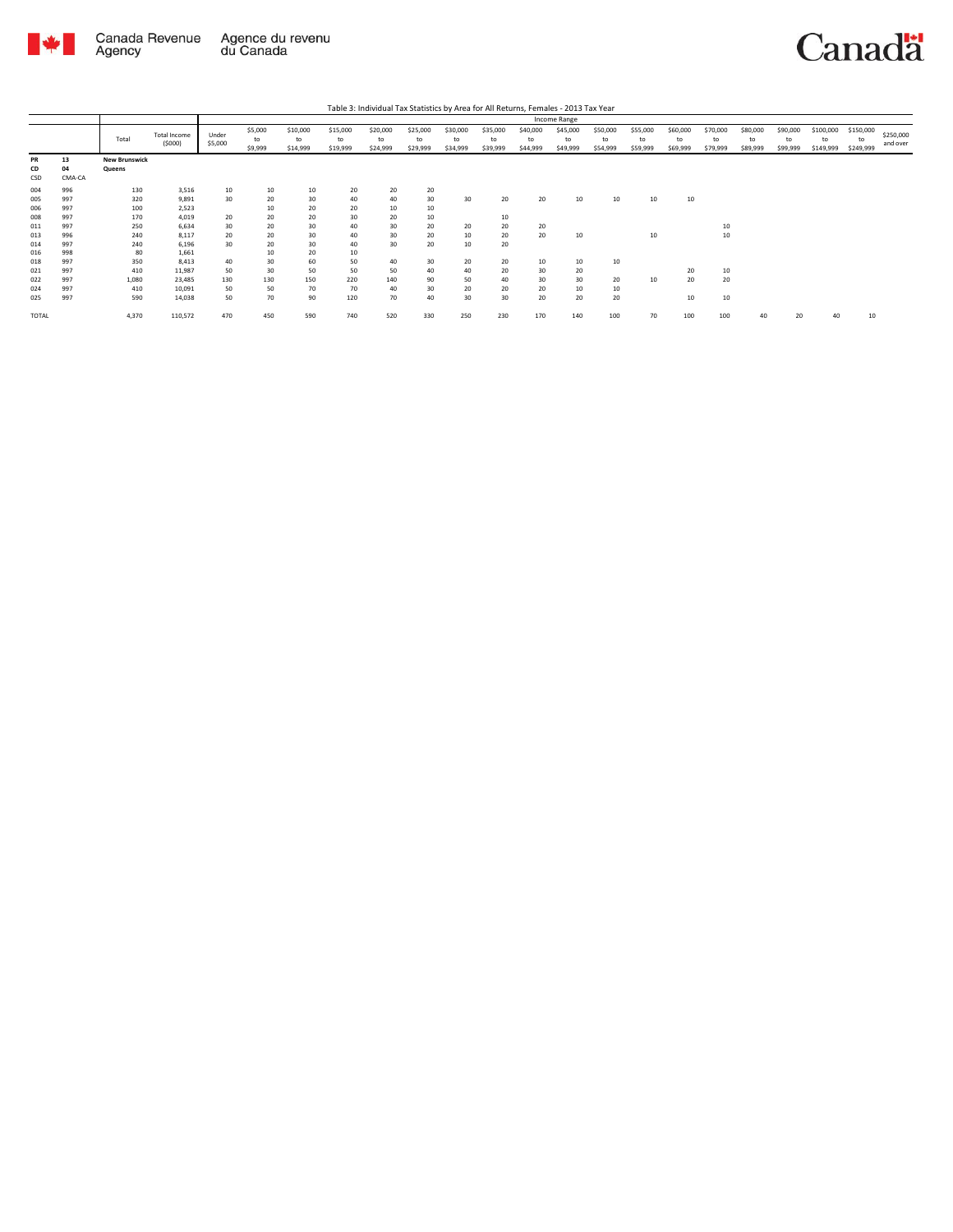

|                   |                    |                               |                               |                  |                          |                            |                            |                            |                            |                            |                            |                            | Income Range               |                            |                            |                            |                            |                            |                            |                              |                              |                       |
|-------------------|--------------------|-------------------------------|-------------------------------|------------------|--------------------------|----------------------------|----------------------------|----------------------------|----------------------------|----------------------------|----------------------------|----------------------------|----------------------------|----------------------------|----------------------------|----------------------------|----------------------------|----------------------------|----------------------------|------------------------------|------------------------------|-----------------------|
|                   |                    | Total                         | <b>Total Income</b><br>(5000) | Under<br>\$5,000 | \$5,000<br>to<br>\$9,999 | \$10,000<br>to<br>\$14,999 | \$15,000<br>to<br>\$19,999 | \$20,000<br>to<br>\$24,999 | \$25,000<br>to<br>\$29,999 | \$30,000<br>to<br>\$34,999 | \$35,000<br>to<br>\$39,999 | \$40,000<br>to<br>\$44,999 | \$45,000<br>to<br>\$49,999 | \$50,000<br>to<br>\$54,999 | \$55,000<br>to<br>\$59,999 | \$60,000<br>to<br>\$69,999 | \$70,000<br>to<br>\$79,999 | \$80,000<br>to<br>\$89,999 | \$90,000<br>to<br>\$99,999 | \$100,000<br>to<br>\$149,999 | \$150,000<br>to<br>\$249,999 | \$250,000<br>and over |
| PR<br>CD<br>CSD   | 13<br>05<br>CMA-CA | <b>New Brunswick</b><br>Kings |                               |                  |                          |                            |                            |                            |                            |                            |                            |                            |                            |                            |                            |                            |                            |                            |                            |                              |                              |                       |
| 001<br>016        | 997<br>996         | 110<br>570                    | 2,268<br>15,122               | 20<br>70         | 10<br>70                 | 20<br>70                   | 20<br>70                   | 10<br>40                   | 60                         | 30                         | 30                         | 30                         | 20                         | 20                         | 10                         | 10                         | 20                         |                            |                            |                              |                              |                       |
| 018<br>021        | 997<br>997         | 470<br>940                    | 12,765<br>25,897              | 80<br>100        | 40<br>100                | 40<br>110                  | 60<br>130                  | 40<br>110                  | 50<br>80                   | 30<br>60                   | 30<br>50                   | 30<br>50                   | 10<br>40                   | 10<br>30                   | 20                         | 10<br>30                   | 20<br>20                   | 20                         |                            |                              |                              |                       |
| 022<br>023<br>024 | 997<br>997<br>997  | 2,000<br>630<br>180           | 54,615<br>18,155<br>4,671     | 210<br>60<br>20  | 210<br>50<br>20          | 240<br>70<br>20            | 320<br>90<br>30            | 240<br>90<br>10            | 150<br>60<br>20            | 130<br>50                  | 110<br>30<br>10            | 80<br>30                   | 70<br>30                   | 40<br>20                   | 30                         | 60<br>20                   | 60<br>20                   | 30                         | 10                         | 20                           |                              |                       |
| 026<br>028        | 997<br>997         | 550<br>450                    | 13,018<br>10,361              | 80<br>70         | 60<br>40                 | 80<br>60                   | 70<br>70                   | 60<br>60                   | 60<br>40                   | 30<br>30                   | 30<br>20                   | 30<br>20                   | 20<br>10                   |                            |                            |                            |                            |                            |                            |                              |                              |                       |
| 031<br>034<br>036 | 997<br>997<br>996  | 1,400<br>620<br>130           | 36,275<br>16,968<br>3,399     | 190<br>70<br>20  | 130<br>60<br>10          | 180<br>70<br>10            | 190<br>90<br>20            | 170<br>60<br>10            | 120<br>50<br>10            | 80<br>40                   | 60<br>30                   | 60<br>40                   | 50<br>20                   | 40<br>20                   | 20<br>10                   | 40<br>30                   | 30<br>20                   | 10                         |                            | 20                           |                              |                       |
| <b>TOTAL</b>      |                    | 8,050                         | 213,515                       | 980              | 810                      | 960                        | 1,150                      | 910                        | 690                        | 500                        | 420                        | 370                        | 280                        | 190                        | 130                        | 220                        | 200                        | 110                        | 40                         | 80                           | 10                           |                       |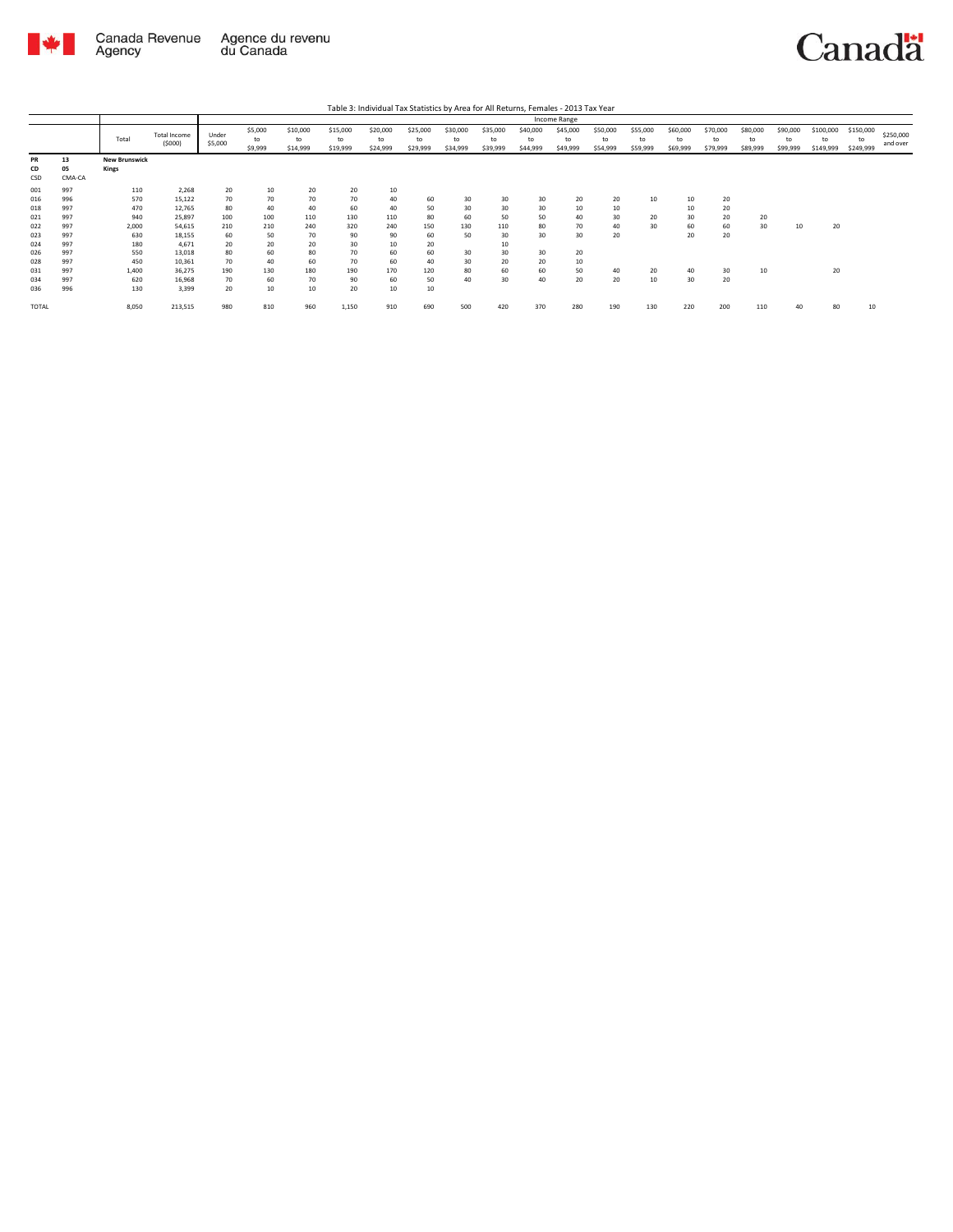

|           |        |                      |                        |                  |                          |                            |                            |                            |                            |                            |                            |                            | Income Range               |                            |                            |                            |                            |                            |                            |                              |                              |                       |
|-----------|--------|----------------------|------------------------|------------------|--------------------------|----------------------------|----------------------------|----------------------------|----------------------------|----------------------------|----------------------------|----------------------------|----------------------------|----------------------------|----------------------------|----------------------------|----------------------------|----------------------------|----------------------------|------------------------------|------------------------------|-----------------------|
|           |        | Total                | Total Income<br>(5000) | Under<br>\$5,000 | \$5,000<br>to<br>\$9,999 | \$10,000<br>to<br>\$14,999 | \$15,000<br>to<br>\$19,999 | \$20,000<br>to<br>\$24,999 | \$25,000<br>to<br>\$29,999 | \$30,000<br>to<br>\$34,999 | \$35,000<br>to<br>\$39,999 | \$40,000<br>to<br>\$44,999 | \$45,000<br>to<br>\$49,999 | \$50,000<br>to<br>\$54,999 | \$55,000<br>to<br>\$59,999 | \$60,000<br>to<br>\$69,999 | \$70,000<br>to<br>\$79,999 | \$80,000<br>to<br>\$89,999 | \$90,000<br>to<br>\$99,999 | \$100,000<br>to<br>\$149,999 | \$150,000<br>to<br>\$249,999 | \$250,000<br>and over |
| <b>PR</b> | 13     | <b>New Brunswick</b> |                        |                  |                          |                            |                            |                            |                            |                            |                            |                            |                            |                            |                            |                            |                            |                            |                            |                              |                              |                       |
| CD        | 06     | Albert               |                        |                  |                          |                            |                            |                            |                            |                            |                            |                            |                            |                            |                            |                            |                            |                            |                            |                              |                              |                       |
| CSD       | CMA-CA |                      |                        |                  |                          |                            |                            |                            |                            |                            |                            |                            |                            |                            |                            |                            |                            |                            |                            |                              |                              |                       |
| 001       | 996    | 270                  | 7,160                  | 30               | 20                       | 20                         | 60                         | 40                         | 30                         | 20                         | 20                         |                            |                            |                            |                            |                            |                            |                            |                            |                              |                              |                       |
| 003       | 997    | 150                  | 3,797                  | 10               | 20                       | 10                         | 30                         | 20                         | 10                         | 20                         | 10                         |                            |                            |                            |                            |                            |                            |                            |                            |                              |                              |                       |
| 004       | 997    | 160                  | 4.224                  | 10               | 20                       | 10                         | 30                         | 20                         | 20                         |                            | 20                         |                            |                            |                            |                            |                            |                            |                            |                            |                              |                              |                       |
| 006       | 997    | 100                  | 3,290                  |                  |                          |                            | 10                         | 10                         | 10                         |                            |                            |                            |                            |                            |                            |                            |                            |                            |                            |                              |                              |                       |
| 007       | 999    |                      |                        |                  |                          |                            |                            |                            |                            |                            |                            |                            |                            |                            |                            |                            |                            |                            |                            |                              |                              |                       |
| TOTAL     |        | 680                  | 18,472                 | 60               | 70                       | 50                         | 120                        | 90                         | 70                         | 50                         | 50                         | 30                         | 20                         | 10                         |                            | 20                         | 10                         | 10                         |                            |                              |                              |                       |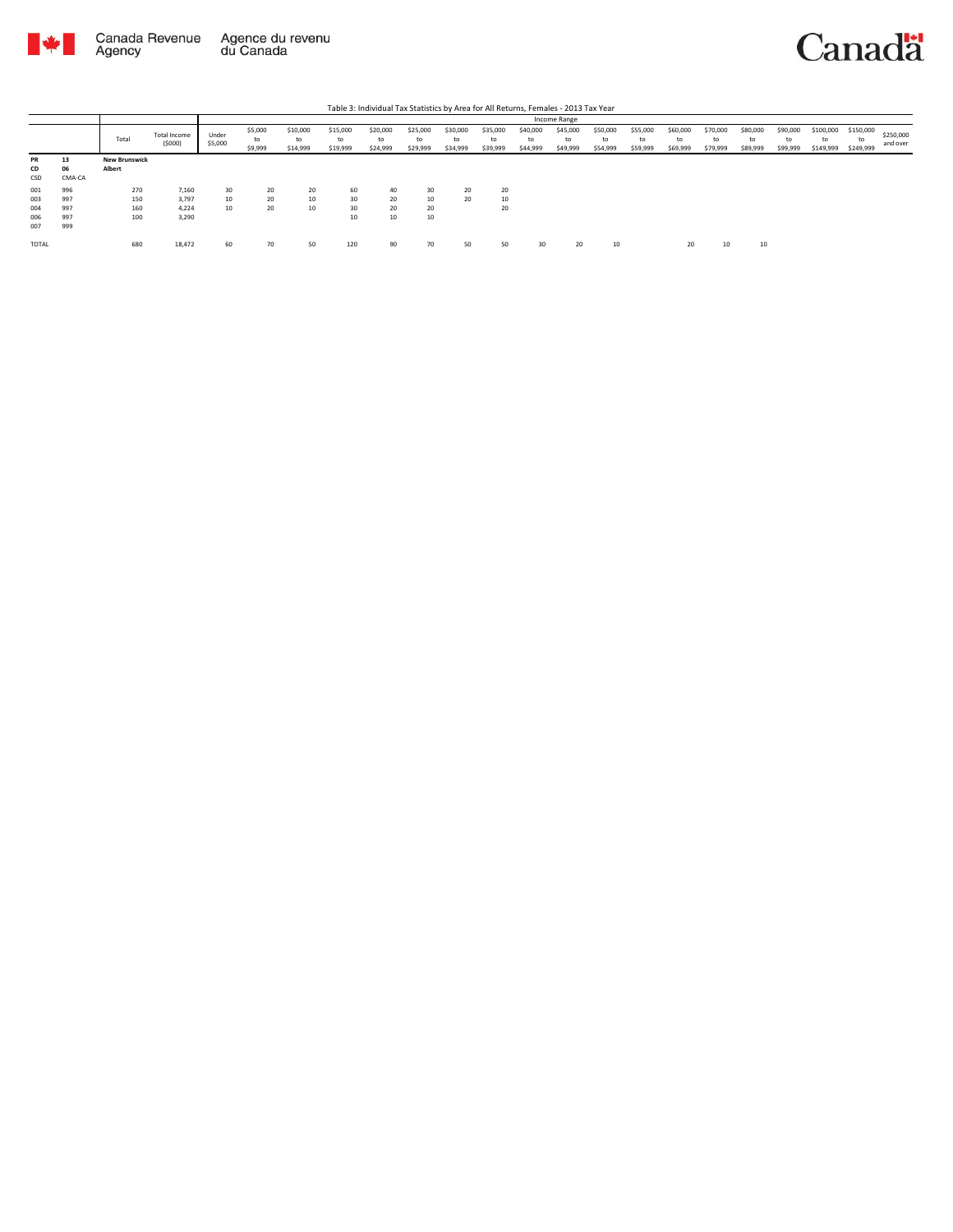

|                 |                    |                                     |                                |                  |                          |                            |                            |                            |                            |                            |                            |                            | Income Range               |                            |                            |                            |                            |                      |                            |                              |                              |                       |
|-----------------|--------------------|-------------------------------------|--------------------------------|------------------|--------------------------|----------------------------|----------------------------|----------------------------|----------------------------|----------------------------|----------------------------|----------------------------|----------------------------|----------------------------|----------------------------|----------------------------|----------------------------|----------------------|----------------------------|------------------------------|------------------------------|-----------------------|
|                 |                    | Total                               | <b>Total Income</b><br>(\$000) | Under<br>\$5,000 | \$5,000<br>to<br>\$9,999 | \$10,000<br>to<br>\$14,999 | \$15,000<br>to<br>\$19,999 | \$20,000<br>to<br>\$24,999 | \$25,000<br>to<br>\$29,999 | \$30,000<br>to<br>\$34,999 | \$35,000<br>to<br>\$39,999 | \$40,000<br>to<br>\$44,999 | \$45,000<br>to<br>\$49,999 | \$50,000<br>to<br>\$54,999 | \$55,000<br>to<br>\$59,999 | \$60,000<br>to<br>\$69,999 | \$70,000<br>to<br>\$79,999 | \$80,000<br>\$89,999 | \$90,000<br>to<br>\$99,999 | \$100,000<br>to<br>\$149,999 | \$150,000<br>to<br>\$249,999 | \$250,000<br>and over |
| PR<br>CD<br>CSD | 13<br>07<br>CMA-CA | <b>New Brunswick</b><br>Westmorland |                                |                  |                          |                            |                            |                            |                            |                            |                            |                            |                            |                            |                            |                            |                            |                      |                            |                              |                              |                       |
| 001             | 997                | 340                                 | 9.734                          | 30               | 30                       | 40                         | 50                         | 40                         | 30                         | 30                         | 20                         | 20                         | 10                         |                            |                            | 10                         | 10                         |                      |                            |                              |                              |                       |
| 002             | 998                | 160                                 | 3,954                          | 10               | 10                       | 30                         | 30                         | 20                         | 20                         | 20                         | 10                         |                            |                            |                            |                            |                            |                            |                      |                            |                              |                              |                       |
| 004             | 997                | 490                                 | 12,939                         | 50               | 40                       | 60                         | 80                         | 60                         | 50                         | 40                         | 30                         | 20                         | 20                         |                            |                            | 20                         |                            |                      |                            |                              |                              |                       |
| 005             | 997                | 2,680                               | 86,628                         | 180              | 200                      | 270                        | 350                        | 300                        | 280                        | 210                        | 180                        | 170                        | 110                        | 90                         | 60                         | 120                        | 70                         | 40                   | 20                         | 40                           | 20                           |                       |
| 007             | 997                | 1,100                               | 32,243                         | 60               | 80                       | 110                        | 190                        | 150                        | 120                        | 90                         | 70                         | 60                         | 30                         | 30                         | 30                         | 40                         | 20                         | 10                   |                            |                              |                              |                       |
| 008             | 997                | 460                                 | 13,459                         | 50               | 30                       | 50                         | 50                         | 50                         | 40                         | 50                         | 40                         | 30                         | 20                         | 10                         |                            |                            | 10                         |                      |                            |                              |                              |                       |
| 009             | 997                | 2,370                               | 83,175                         | 220              | 180                      | 210                        | 280                        | 230                        | 190                        | 170                        | 140                        | 160                        | 90                         | 70                         | 60                         | 100                        | 90                         | 50                   |                            | 80                           | 10                           |                       |
| 016             | 996                | 2,140                               | 70,110                         | 180              | 150                      | 210                        | 240                        | 240                        | 180                        | 180                        | 150                        | 130                        | 90                         | 70                         | 60                         | 90                         | 60                         | 40                   | 20                         | 40                           | 10                           |                       |
| 024             | 996                | 1,170                               | 31,304                         | 140              | 110                      | 140                        | 150                        | 110                        | 120                        | 80                         | 80                         | 50                         | 40                         | 40                         | 20                         | 40                         | 20                         | 20                   |                            |                              |                              |                       |
| 029             | 997                | 640                                 | 16,150                         | 70               | 60                       | 70                         | 120                        | 80                         | 60                         | 40                         | 40                         | 20                         | 20                         | 10                         |                            | 20                         | 10                         |                      |                            |                              |                              |                       |
| 052             | 996                | 2,940                               | 91,581                         | 180              | 230                      | 300                        | 430                        | 390                        | 260                        | 220                        | 180                        | 150                        | 110                        | 100                        | 50                         | 140                        | 100                        | 50                   | 20                         | 30                           | 10                           |                       |
| TOTAL           |                    | 14,490                              | 451,277                        | 1,160            | 1,130                    | 1,480                      | 1,960                      | 1,660                      | 1,350                      | 1,110                      | 920                        | 820                        | 540                        | 430                        | 300                        | 590                        | 400                        | 220                  | 110                        | 230                          | 60                           | 20                    |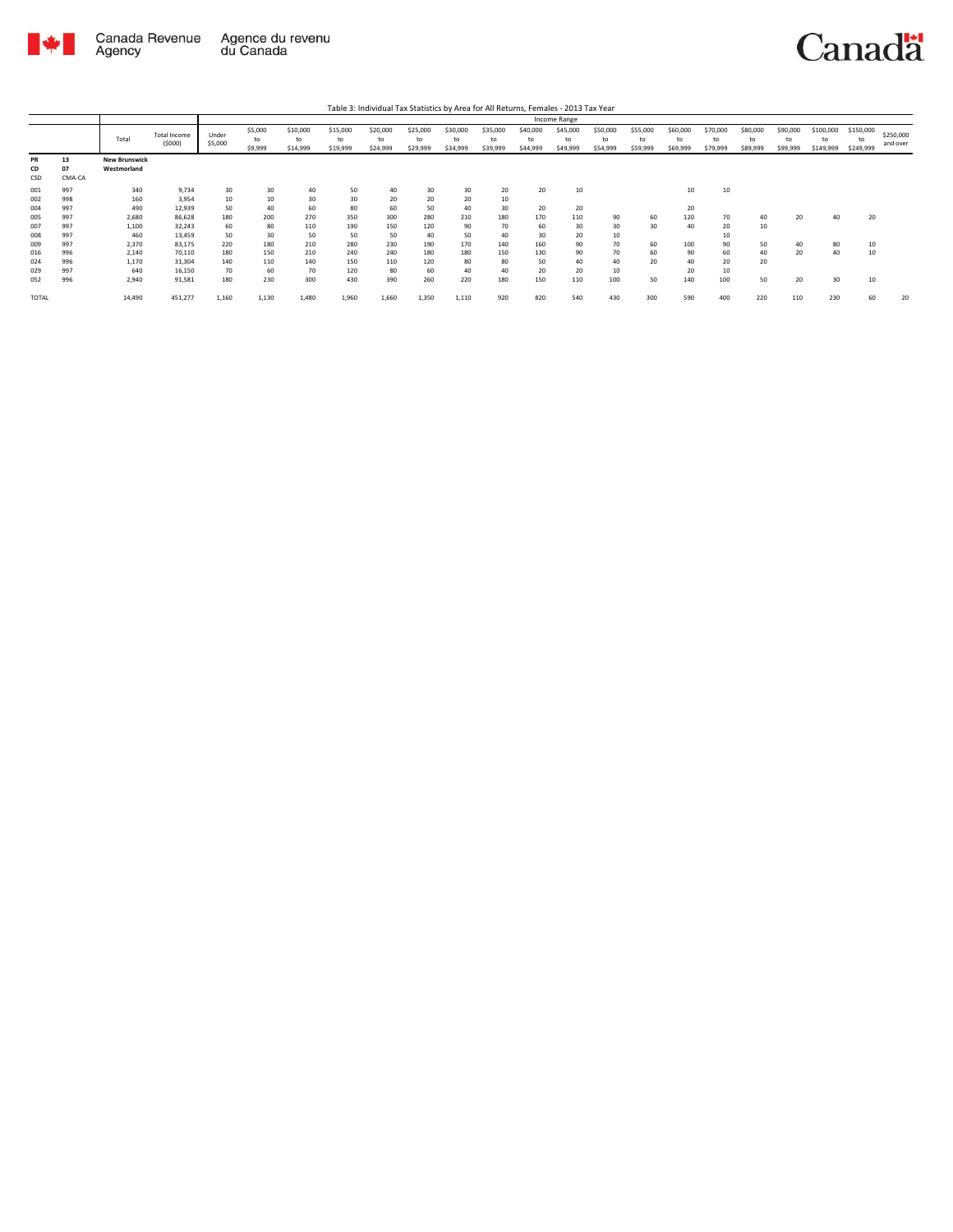

|                   |                    |                              |                          |                  |                          |                            |                            | Table 3: Individual Tax Statistics by Area for All Returns, Females - 2013 Tax Year |                            |                            |                            |                            |                            |                            |                            |                            |                            |                            |                            |                              |                              |                       |
|-------------------|--------------------|------------------------------|--------------------------|------------------|--------------------------|----------------------------|----------------------------|-------------------------------------------------------------------------------------|----------------------------|----------------------------|----------------------------|----------------------------|----------------------------|----------------------------|----------------------------|----------------------------|----------------------------|----------------------------|----------------------------|------------------------------|------------------------------|-----------------------|
|                   |                    |                              |                          |                  |                          |                            |                            |                                                                                     |                            |                            |                            |                            | Income Range               |                            |                            |                            |                            |                            |                            |                              |                              |                       |
|                   |                    | Total                        | Total Income<br>(5000)   | Under<br>\$5,000 | \$5,000<br>to<br>\$9,999 | \$10,000<br>to<br>\$14,999 | \$15,000<br>to<br>\$19,999 | \$20,000<br>to<br>\$24,999                                                          | \$25,000<br>to<br>\$29,999 | \$30,000<br>to<br>\$34,999 | \$35,000<br>to<br>\$39,999 | \$40,000<br>to<br>\$44,999 | \$45,000<br>to<br>\$49,999 | \$50,000<br>to<br>\$54,999 | \$55,000<br>to<br>\$59,999 | \$60,000<br>to<br>\$69,999 | \$70,000<br>to<br>\$79,999 | \$80,000<br>to<br>\$89,999 | \$90,000<br>to<br>\$99,999 | \$100,000<br>to<br>\$149,999 | \$150,000<br>to<br>\$249,999 | \$250,000<br>and over |
| PR<br>CD<br>CSD   | 13<br>08<br>CMA-CA | <b>New Brunswick</b><br>Kent |                          |                  |                          |                            |                            |                                                                                     |                            |                            |                            |                            |                            |                            |                            |                            |                            |                            |                            |                              |                              |                       |
| 001<br>003        | 996<br>999         | 2,860<br>30                  | 88,210<br>365            | 210<br>20        | 210                      | 340                        | 380                        | 290                                                                                 | 270                        | 240                        | 170                        | 190                        | 110                        | 70                         | 50                         | 110                        | 100                        | 50                         | 20                         | 30                           | 10                           |                       |
| 004<br>005        | 997<br>997         | 1,440<br>1,190               | 39,939<br>32.465         | 90<br>60         | 110<br>120               | 190<br>150                 | 240<br>240                 | 150<br>150                                                                          | 180<br>120                 | 90<br>70                   | 100<br>60                  | 80<br>50                   | 40<br>20                   | 20<br>20                   | 20<br>10                   | 40<br>40                   | 40<br>30                   | 20<br>20                   | 10                         | 20<br>10                     |                              |                       |
| 006<br>007        | 997<br>997         | 810<br>750                   | 22,601<br>21,309         | 60<br>50         | 80<br>70                 | 100<br>70                  | 120<br>120                 | 90<br>100                                                                           | 80<br>60                   | 60<br>70                   | 50<br>40                   | 40<br>50                   | 20<br>20                   | 20<br>20                   | 10<br>20                   | 30<br>20                   | 20<br>20                   | 10                         |                            | 10                           |                              |                       |
| 010<br>012        | 996<br>999         | 170                          | 3.478                    | 20               | 20                       | 30                         | 40                         | 20                                                                                  | 10                         |                            |                            |                            |                            |                            |                            |                            |                            |                            |                            |                              |                              |                       |
| 014<br>015        | 996<br>998         | 520<br>630                   | 11,415<br>2.499          | 70<br>520        | 50<br>20                 | 80<br>30                   | 80<br>40                   | 60                                                                                  | 60                         | 40                         | 30                         | 10                         | 10                         |                            |                            | 10                         |                            |                            |                            |                              |                              |                       |
| 016<br>017        | 997<br>998         | 1,010<br>370                 | 25.930<br>11,287         | 120<br>30        | 90<br>40                 | 120<br>40                  | 150<br>70                  | 120<br>40                                                                           | 110<br>30                  | 80<br>30                   | 60<br>20                   | 40<br>20                   | 20                         | 20                         | 10                         | 20                         | 30<br>20                   | 10                         |                            | 10                           |                              |                       |
| 018<br>019<br>020 | 997<br>997<br>999  | 570<br>840                   | 13,393<br>23,556         | 50<br>60         | 60<br>60                 | 80<br>110                  | 100<br>130                 | 90<br>100                                                                           | 60<br>100                  | 40<br>70                   | 20<br>50                   | 20<br>40                   | 10<br>30                   | 10                         | 20                         | 10<br>20                   | 20                         |                            |                            |                              |                              |                       |
| 021<br>022<br>024 | 997<br>997<br>997  | 760<br>390<br>300            | 19,700<br>9.099<br>7.090 | 70<br>30<br>20   | 50<br>40<br>30           | 100<br>50<br>50            | 130<br>80<br>50            | 100<br>60<br>40                                                                     | 90<br>40<br>20             | 50<br>20<br>20             | 50<br>30<br>20             | 30<br>20<br>20             | 20                         | 10                         | 20                         | 20                         | 10                         |                            |                            |                              |                              |                       |
| 026               | 997                | 350                          | 8,809                    | 20               | 30                       | 40                         | 60                         | 50                                                                                  | 60                         | 30                         | 20                         | 10                         |                            |                            |                            |                            |                            |                            |                            |                              |                              |                       |
| TOTAL             |                    | 12,980                       | 341,295                  | 1,500            | 1,080                    | 1,550                      | 2,010                      | 1,470                                                                               | 1,300                      | 930                        | 720                        | 630                        | 350                        | 230                        | 200                        | 350                        | 320                        | 150                        | 70                         | 100                          | 30                           |                       |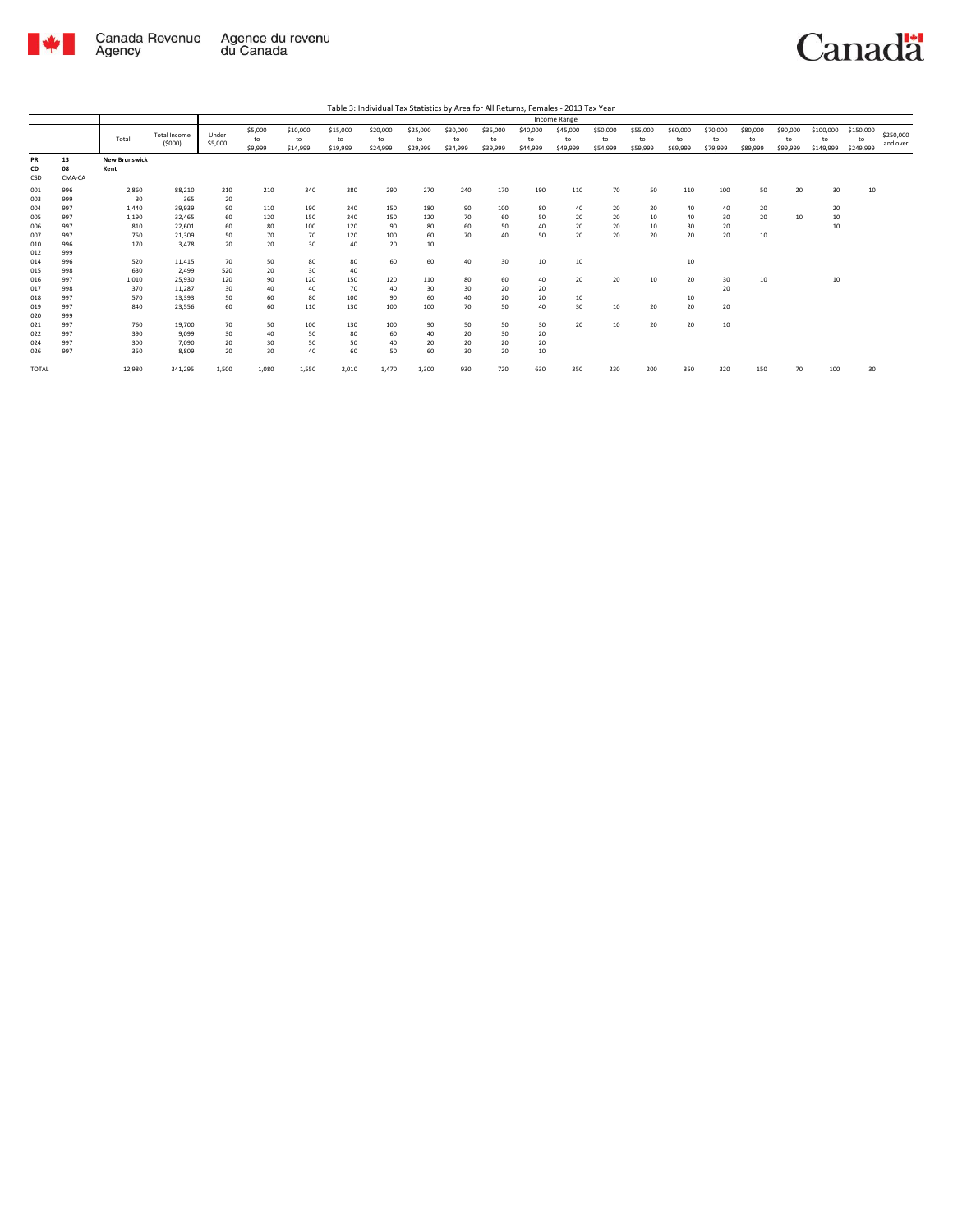

|                 |                    |                                        |                               |                  |                          |                            |                            | Table 3: Individual Tax Statistics by Area for All Returns, Females - 2013 Tax Year |                            |                            |                            |                            |                            |                            |                            |                            |                            |                            |                            |                              |                              |                       |
|-----------------|--------------------|----------------------------------------|-------------------------------|------------------|--------------------------|----------------------------|----------------------------|-------------------------------------------------------------------------------------|----------------------------|----------------------------|----------------------------|----------------------------|----------------------------|----------------------------|----------------------------|----------------------------|----------------------------|----------------------------|----------------------------|------------------------------|------------------------------|-----------------------|
|                 |                    |                                        |                               |                  |                          |                            |                            |                                                                                     |                            |                            |                            |                            | Income Range               |                            |                            |                            |                            |                            |                            |                              |                              |                       |
|                 |                    | Total                                  | <b>Total Income</b><br>(5000) | Under<br>\$5,000 | \$5,000<br>to<br>\$9,999 | \$10,000<br>to<br>\$14,999 | \$15,000<br>to<br>\$19,999 | \$20,000<br>to<br>\$24,999                                                          | \$25,000<br>to<br>\$29,999 | \$30,000<br>to<br>\$34,999 | \$35,000<br>to<br>\$39,999 | \$40,000<br>to<br>\$44,999 | \$45,000<br>to<br>\$49,999 | \$50,000<br>to<br>\$54,999 | \$55,000<br>to<br>\$59,999 | \$60,000<br>to<br>\$69,999 | \$70,000<br>to<br>\$79,999 | \$80,000<br>to<br>\$89,999 | \$90,000<br>to<br>\$99,999 | \$100,000<br>to<br>\$149,999 | \$150,000<br>to<br>\$249,999 | \$250,000<br>and over |
| PR<br>CD<br>CSD | 13<br>09<br>CMA-CA | <b>New Brunswick</b><br>Northumberland |                               |                  |                          |                            |                            |                                                                                     |                            |                            |                            |                            |                            |                            |                            |                            |                            |                            |                            |                              |                              |                       |
| 001             | 997                | 960                                    | 26,066                        | 80               | 100                      | 100                        | 160                        | 130                                                                                 | 110                        | 70                         | 50                         | 30                         | 20                         | 20                         | 20                         | 30                         | 20                         |                            |                            |                              |                              |                       |
| 016             | 997                | 470                                    | 11,168                        | 60               | 40                       | 70                         | 70                         | 50                                                                                  | 50                         | 30                         | 20                         | 20                         | 20                         | 10                         |                            | 20                         |                            |                            |                            |                              |                              |                       |
| 017             | 997                | 570                                    | 12,800                        | 50               | 60                       | 90                         | 140                        | 60                                                                                  | 50                         | 40                         | 20                         | 20                         | 10                         |                            | 10                         |                            |                            |                            |                            |                              |                              |                       |
| 018             | 996                | 840                                    | 18,508                        | 120              | 100                      | 120                        | 160                        | 80                                                                                  | 70                         | 50                         | 40                         | 20                         | 20                         | 20                         | 10                         | 20                         | 10                         |                            |                            |                              |                              |                       |
| 019             | 997                | 360                                    | 10,567                        | 40               | 40                       | 30                         | 50                         | 40                                                                                  | 40                         | 30                         | 20                         | 10                         |                            |                            | 10                         |                            | 10                         | 10                         |                            |                              |                              |                       |
| 021             | 997                | 190                                    | 3.845                         | 30               | 30                       | 20                         | 50                         | 20                                                                                  | 10                         | 10                         |                            |                            |                            |                            |                            |                            |                            |                            |                            |                              |                              |                       |
| 022             | 997                | 380                                    | 9.217                         | 50               | 40                       | 50                         | 70                         | 40                                                                                  | 30                         | 20                         | 10                         | 20                         | 10                         |                            |                            | 10                         |                            |                            |                            |                              |                              |                       |
| 027             | 997                | 930                                    | 20,656                        | 150              | 100                      | 130                        | 160                        | 100                                                                                 | 60                         | 50                         | 50                         | 50                         | 30                         | 20                         | 10                         | 20                         | 10                         |                            |                            |                              |                              |                       |
| 036             | 997                | 2,500                                  | 53,666                        | 270              | 250                      | 370                        | 510                        | 310                                                                                 | 260                        | 160                        | 100                        | 70                         | 40                         | 30                         | 30 <sup>°</sup>            | 30                         | 30                         | 10                         |                            |                              |                              |                       |
| 038             | 997                | 700                                    | 19,202                        | 60               | 60                       | 80                         | 140                        | 80                                                                                  | 60                         | 60                         | 30                         | 40                         | 20                         | 20                         | 10                         | 20                         | 20                         |                            |                            |                              |                              |                       |
| 044             | 998                | 360                                    | 1,502                         | 280              | 20                       | 20                         | 30                         |                                                                                     |                            |                            |                            |                            |                            |                            |                            |                            |                            |                            |                            |                              |                              |                       |
| 047             | 999                |                                        |                               |                  |                          |                            |                            |                                                                                     |                            |                            |                            |                            |                            |                            |                            |                            |                            |                            |                            |                              |                              |                       |
| <b>TOTAL</b>    |                    | 8.270                                  | 187,197                       | 1,170            | 840                      | 1.080                      | 1.530                      | 900                                                                                 | 740                        | 510                        | 340                        | 280                        | 200                        | 140                        | 120                        | 160                        | 130                        | 60                         | 20                         | 40                           | 10                           |                       |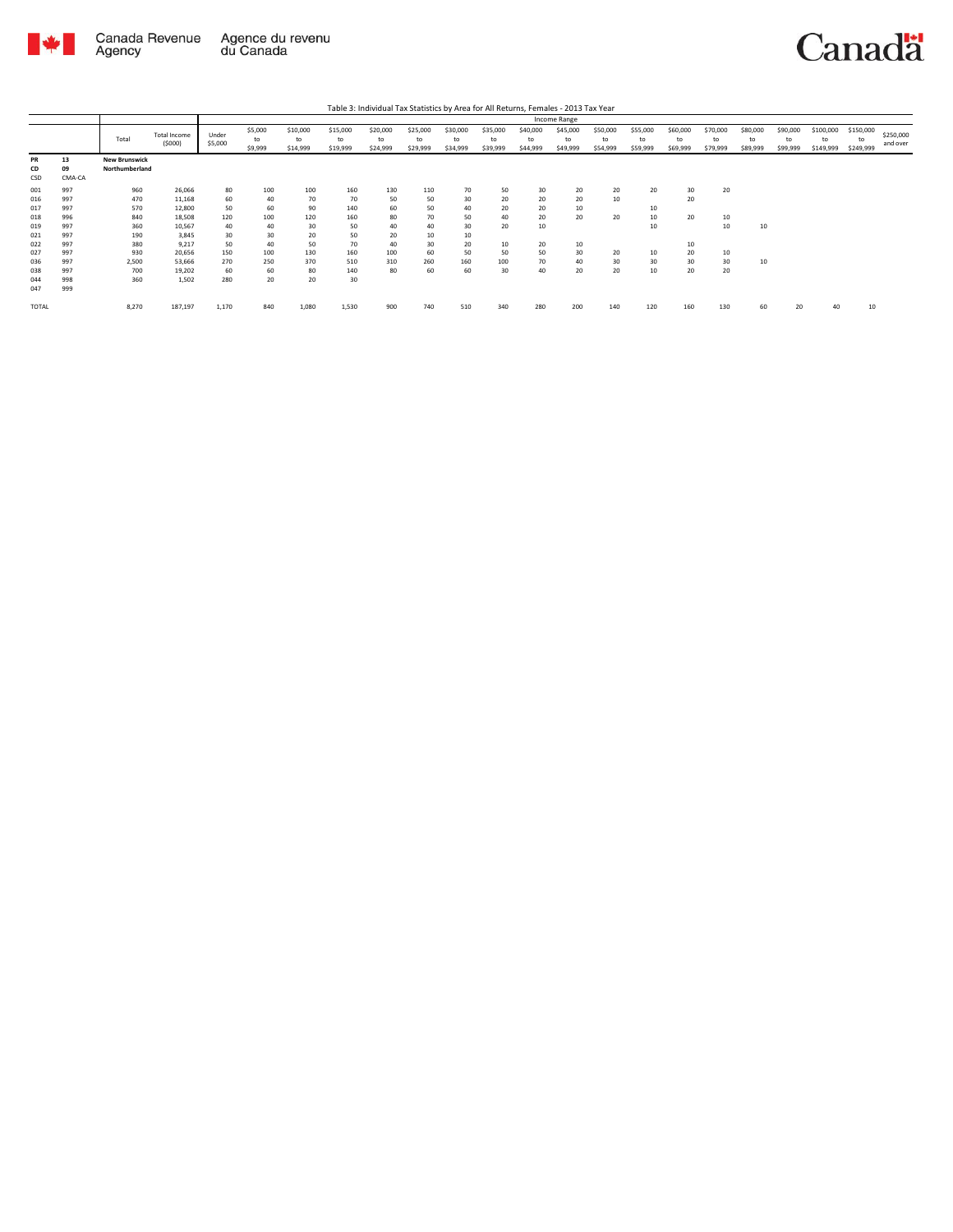

|                          |                          |                              |                                    |                  | Income Range             |                            |                            |                            |                            |                            |                             |                            |                            |                            |                            |                            |                            |                            |                            |                              |                              |                       |
|--------------------------|--------------------------|------------------------------|------------------------------------|------------------|--------------------------|----------------------------|----------------------------|----------------------------|----------------------------|----------------------------|-----------------------------|----------------------------|----------------------------|----------------------------|----------------------------|----------------------------|----------------------------|----------------------------|----------------------------|------------------------------|------------------------------|-----------------------|
|                          |                          | Total                        | Total Income<br>(5000)             | Under<br>\$5,000 | \$5,000<br>to<br>\$9,999 | \$10,000<br>to<br>\$14,999 | \$15,000<br>to<br>\$19,999 | \$20,000<br>to<br>\$24,999 | \$25,000<br>to<br>\$29,999 | \$30,000<br>to<br>\$34,999 | \$35,000<br>to<br>\$39,999  | \$40,000<br>to<br>\$44,999 | \$45,000<br>to<br>\$49,999 | \$50,000<br>to<br>\$54,999 | \$55,000<br>to<br>\$59,999 | \$60,000<br>to<br>\$69,999 | \$70,000<br>to<br>\$79,999 | \$80,000<br>to<br>\$89,999 | \$90,000<br>to<br>\$99,999 | \$100,000<br>to<br>\$149,999 | \$150,000<br>to<br>\$249,999 | \$250,000<br>and over |
| PR<br>CD<br>CSD          | 13<br>10<br>CMA-CA       | <b>New Brunswick</b><br>York |                                    |                  |                          |                            |                            |                            |                            |                            |                             |                            |                            |                            |                            |                            |                            |                            |                            |                              |                              |                       |
| 004<br>005<br>006<br>007 | 996<br>996<br>997<br>999 | 700<br>180<br>520<br>20      | 20,370<br>4.749<br>12,863<br>377   | 70<br>20<br>70   | 70<br>20<br>60           | 70<br>20<br>60             | 110<br>30<br>80            | 70<br>30<br>50             | 70<br>20<br>50             | 40<br>50                   | 40<br>20                    | 40<br>10                   | 20<br>20                   | 30<br>10                   | 10                         | 30<br>10                   | 20                         | 20                         |                            |                              |                              |                       |
| 008<br>011<br>012        | 996<br>998<br>998        | 100<br>310<br>150            | 2,727<br>7.499<br>3.212            | 30<br>20         | 10<br>30<br>20           | 10<br>50<br>20             | 10<br>60<br>20             | 10<br>30<br>20             | 20<br>20                   | 10<br>20                   | 10<br>10                    | 10<br>10                   |                            |                            |                            |                            | 10                         |                            |                            |                              |                              |                       |
| 013<br>014<br>016<br>021 | 998<br>997<br>996<br>996 | 80<br>140<br>350<br>420      | 2,284<br>4,532<br>11.314<br>12.234 | 10<br>30<br>40   | 20<br>40                 | 10<br>40<br>50             | 10<br>30<br>50<br>60       | 10<br>20<br>40<br>40       | 10<br>10<br>40<br>40       | 10<br>20<br>30             | 20<br>30                    | 20<br>20                   | 10                         | 10<br>10                   |                            | 10<br>10                   | 10                         |                            |                            |                              |                              |                       |
| 024<br>025<br>036<br>037 | 997<br>997<br>996<br>996 | 590<br>40<br>320<br>190      | 14.643<br>951<br>8.077<br>5.943    | 70<br>50<br>20   | 60<br>30<br>20           | 80<br>40<br>20             | 100<br>40<br>20            | 80<br>30<br>30             | 40<br>30<br>10             | 40<br>20<br>10             | 30 <sub>o</sub><br>10<br>20 | 30<br>20                   | 10<br>10                   | 20                         | 10                         | 20                         | 10<br>10                   |                            |                            |                              |                              |                       |
| 054<br><b>TOTAL</b>      | 997                      | 420<br>4,520                 | 11,599<br>123,372                  | 50<br>500        | 30<br>430                | 40<br>510                  | 70<br>690                  | 50<br>500                  | 40<br>410                  | 30<br>300                  | 30 <sub>o</sub><br>230      | 20<br>220                  | 20<br>140                  | 20<br>130                  | 60                         | 20<br>140                  | 10<br>110                  | 60                         | 30                         | 40                           | 10                           |                       |
|                          |                          |                              |                                    |                  |                          |                            |                            |                            |                            |                            |                             |                            |                            |                            |                            |                            |                            |                            |                            |                              |                              |                       |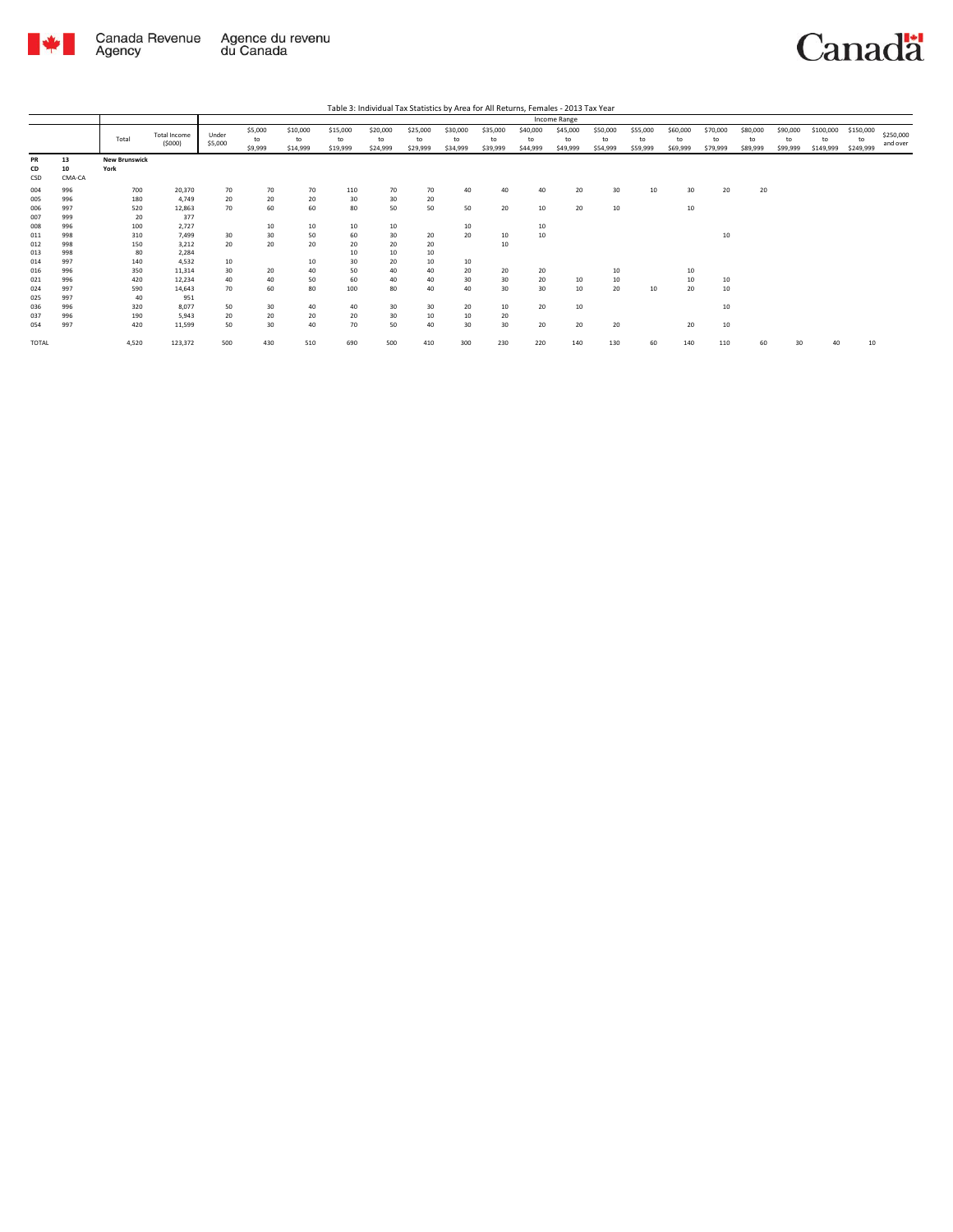

|                        |                    |                                  |                               |                  |                          |                            |                            |                            |                            |                            |                            |                            | Income Range               |                            |                            |                            |                            |                            |                            |                              |                              |                       |
|------------------------|--------------------|----------------------------------|-------------------------------|------------------|--------------------------|----------------------------|----------------------------|----------------------------|----------------------------|----------------------------|----------------------------|----------------------------|----------------------------|----------------------------|----------------------------|----------------------------|----------------------------|----------------------------|----------------------------|------------------------------|------------------------------|-----------------------|
|                        |                    | Total                            | <b>Total Income</b><br>(5000) | Under<br>\$5,000 | \$5,000<br>to<br>\$9,999 | \$10,000<br>to<br>\$14,999 | \$15,000<br>to<br>\$19,999 | \$20,000<br>to<br>\$24,999 | \$25,000<br>to<br>\$29,999 | \$30,000<br>to<br>\$34,999 | \$35,000<br>to<br>\$39,999 | \$40,000<br>to<br>\$44,999 | \$45,000<br>to<br>\$49,999 | \$50,000<br>to<br>\$54,999 | \$55,000<br>to<br>\$59,999 | \$60,000<br>to<br>\$69,999 | \$70,000<br>to<br>\$79,999 | \$80,000<br>to<br>\$89,999 | \$90,000<br>to<br>\$99,999 | \$100,000<br>to<br>\$149,999 | \$150,000<br>to<br>\$249,999 | \$250,000<br>and over |
| <b>PR</b><br>CD<br>CSD | 13<br>11<br>CMA-CA | <b>New Brunswick</b><br>Carleton |                               |                  |                          |                            |                            |                            |                            |                            |                            |                            |                            |                            |                            |                            |                            |                            |                            |                              |                              |                       |
| 001<br>004<br>005      | 998<br>998<br>998  | 510<br>830<br>100                | 12,804<br>25.337<br>1,291     | 70<br>80<br>50   | 50<br>100<br>10          | 60<br>100                  | 60<br>90<br>10             | 60<br>80                   | 30<br>80                   | 40<br>70                   | 30<br>40                   | 30<br>40                   | 20<br>30                   | 10<br>20                   | 20                         | 10<br>30                   | 10<br>30                   | 20                         | 10                         |                              |                              |                       |
| 006<br>008<br>011      | 998<br>998<br>998  | 2,230<br>700<br>700              | 65.313<br>21,231<br>15.369    | 220<br>70<br>110 | 270<br>80<br>70          | 230<br>80<br>100           | 330<br>90<br>100           | 240<br>70<br>70            | 160<br>70<br>50            | 140<br>60<br>50            | 120<br>30<br>30            | 100<br>20<br>30            | 80<br>20<br>20             | 50<br>20<br>10             | 50<br>20<br>10             | 60<br>30<br>10             | 70<br>20                   | 30<br>10                   | 20                         | 30<br>10                     | 20                           |                       |
| 012<br>014<br>018      | 998<br>998<br>998  | 400<br>1.150<br>410              | 11,598<br>32.302<br>9.923     | 40<br>150<br>60  | 40<br>110<br>40          | 40<br>130<br>50            | 70<br>160<br>50            | 40<br>120<br>50            | 40<br>80<br>30             | 40<br>90<br>40             | 20<br>50<br>20             | 20<br>70<br>20             | 20<br>30                   | 10<br>30                   | 20                         | 10<br>30                   | 10<br>30                   | 20                         | 10                         |                              |                              |                       |
| 019<br>021<br>024      | 997<br>998<br>998  | 250<br>220<br>430                | 6,827<br>7.005<br>10.747      | 30<br>20<br>60   | 30<br>30<br>50           | 20<br>20<br>50             | 40<br>20<br>50             | 20<br>20<br>40             | 10<br>20<br>40             | 20<br>20<br>30             | 30<br>20<br>30             | 10<br>20<br>20             | 10                         | 10                         |                            | 10                         | 10                         |                            |                            |                              |                              |                       |
| 026<br>027<br>028      | 998<br>998<br>998  | 370<br>640<br>870                | 8.140<br>21,616<br>22,029     | 60<br>60<br>130  | 40<br>60<br>90           | 50<br>60<br>90             | 50<br>90<br>130            | 40<br>50<br>100            | 40<br>50<br>80             | 20<br>30<br>60             | 20<br>40<br>50             | 20<br>40<br>50             | 10<br>30<br>30             | 10<br>10                   | 20<br>10                   | 40<br>20                   | 30<br>20                   | 20                         |                            |                              |                              |                       |
| 030<br>031             | 999<br>998         | 220<br>670                       | 6,939<br>17.024               | 20<br>100        | 20<br>70                 | 30<br>70                   | 30<br>100                  | 20<br>70                   | 30<br>70                   | 20<br>50                   | 10<br>30                   | 30                         | 20                         | 20                         |                            | 10                         |                            | 10                         |                            |                              |                              |                       |
| <b>TOTAL</b>           |                    | 10,720                           | 295,494                       | 1,310            | 1,140                    | 1,180                      | 1,490                      | 1,100                      | 870                        | 800                        | 580                        | 500                        | 340                        | 230                        | 200                        | 310                        | 280                        | 160                        | 80                         | 100                          |                              | 2(                    |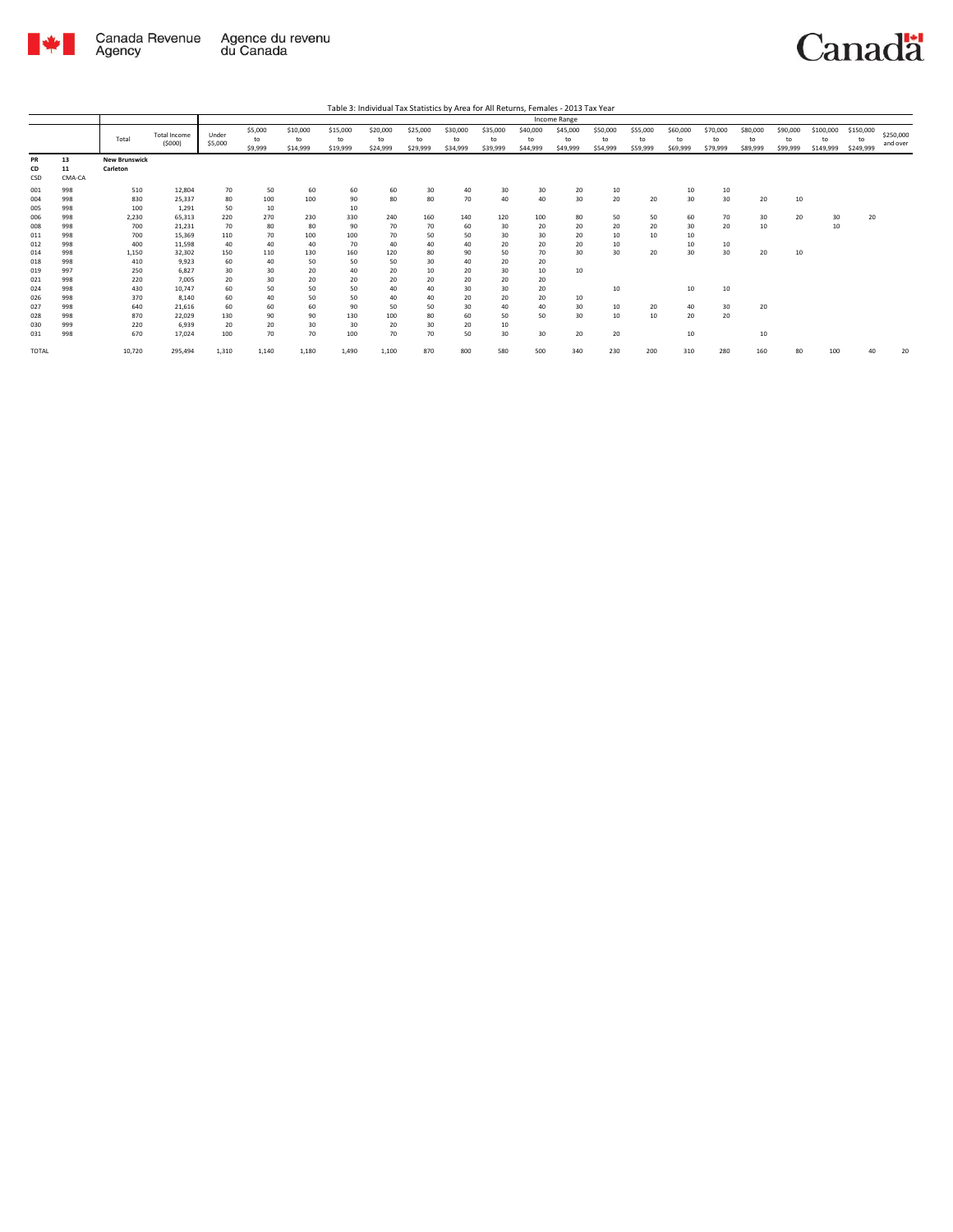

Agency

Agence du revenu<br>du Canada Canada Revenue

Canadä

Total Total Income (\$000) Under \$5,000 \$5,000 to \$9,999 \$10,000 to \$14,999 \$15,000 to \$19,999 \$20,000 to \$24,999 \$25,000 to \$29,999 \$30,000 to \$34,999 \$35,000 to \$39,999 \$40,000 to \$44,999 \$45,000 to \$49,999 \$50,000 to \$54,999 \$55,000 to \$59,999 \$60,000 to \$69,999 \$70,000 to \$79,999 \$80,000 to \$89,999 \$90,000 to \$99,999 \$100,000 to \$149,999 \$150,000 to \$249,999 \$250,000 and over Table 3: Individual Tax Statistics by Area for All Returns, Females - 2013 Tax Year Income Range **PR 13 New Brunswick CD 12 Victoria** CSD CMA-CA 001 998 340 8,027 40 40 60 50 40 30 10 30 20 10 002 999 150 3,376 20 20 20 20 20 10 10 004 998 440 11,573 60 50 50 70 40 40 30 20 20 10 10 10 10 006 998 740 20,025 80 80 90 110 90 60 40 40 30 20 20 30 30 10 10 007 998 330 1,950 240 20 10 30 10 008 998 640 14,849 90 80 90 110 60 60 40 30 20 20 20 10 009 998 480 10,873 60 50 60 100 60 30 30 20 20 10 10 10 011 999 200 4,433 40 30 20 40 30 10 10 014 998 600 12,457 100 70 100 110 60 40 30 30 10 10 10 016 998 450 12,476 50 40 40 80 50 50 30 20 20 20 10 10 019 997 2,530 74,336 180 260 290 420 290 220 160 150 120 80 60 50 80 90 30 20 30 10 021 997 870 22,930 80 90 110 110 100 100 60 50 30 30 10 30 20 10 023 998 260 6,469 30 30 30 40 30 20 20 20 10 TOTAL 8,030 203,772 1,060 860 960 1,270 870 690 470 430 320 210 130 120 210 210 90 40 70 10 10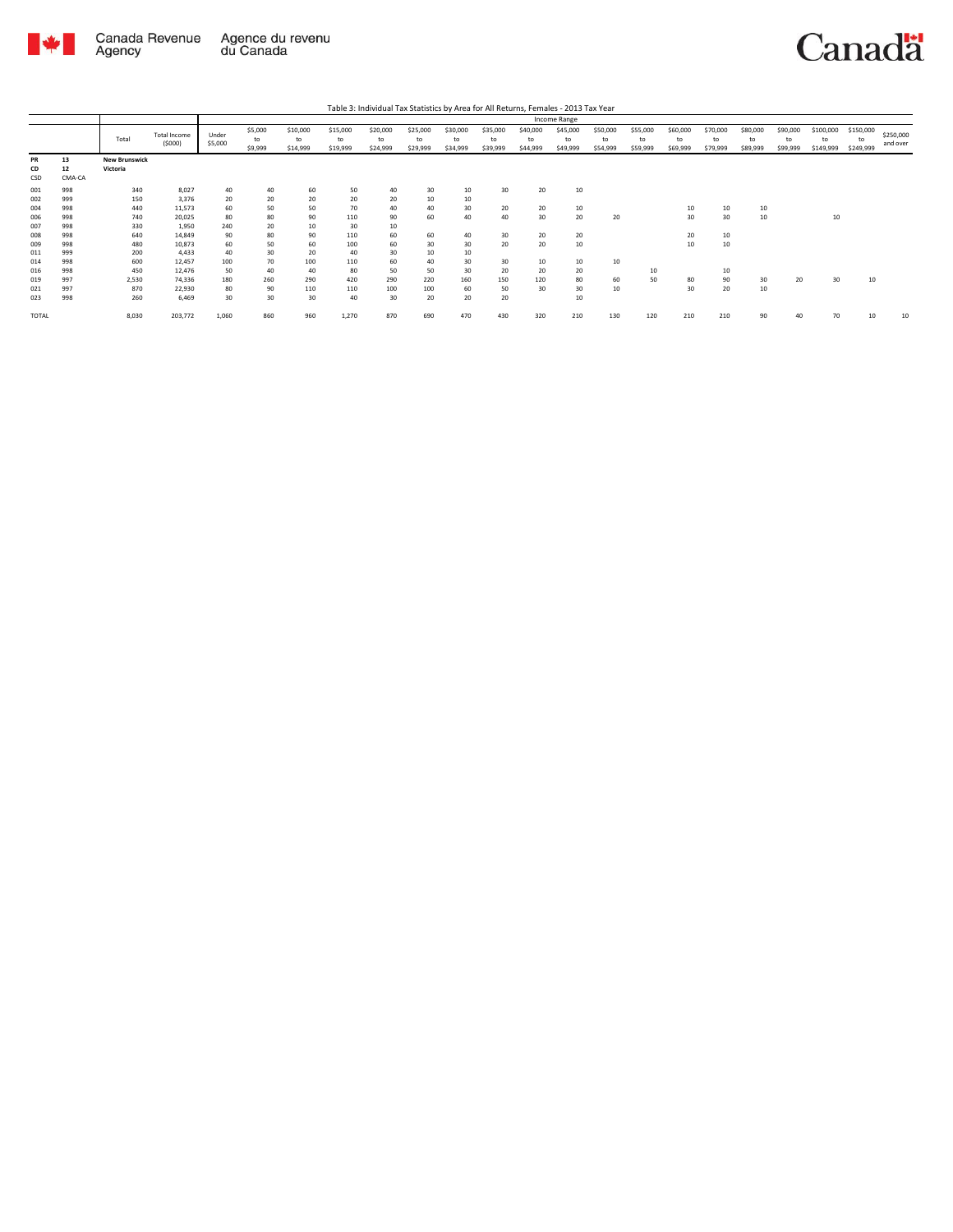

|                 |                    |                                   |                               |                  |                          |                            |                            |                            |                            |                            |                            |                            | Income Range               |                            |                            |                            |                            |                            |                            |                              |                              |                       |
|-----------------|--------------------|-----------------------------------|-------------------------------|------------------|--------------------------|----------------------------|----------------------------|----------------------------|----------------------------|----------------------------|----------------------------|----------------------------|----------------------------|----------------------------|----------------------------|----------------------------|----------------------------|----------------------------|----------------------------|------------------------------|------------------------------|-----------------------|
|                 |                    | Total                             | <b>Total Income</b><br>(5000) | Under<br>\$5,000 | \$5,000<br>to<br>\$9,999 | \$10,000<br>to<br>\$14,999 | \$15,000<br>to<br>\$19,999 | \$20,000<br>to<br>\$24,999 | \$25,000<br>to<br>\$29,999 | \$30,000<br>to<br>\$34,999 | \$35,000<br>to<br>\$39,999 | \$40,000<br>to<br>\$44,999 | \$45,000<br>to<br>\$49,999 | \$50,000<br>to<br>\$54,999 | \$55,000<br>to<br>\$59,999 | \$60,000<br>to<br>\$69,999 | \$70,000<br>to<br>\$79,999 | \$80,000<br>to<br>\$89,999 | \$90,000<br>to<br>\$99,999 | \$100,000<br>to<br>\$149,999 | \$150,000<br>to<br>\$249,999 | \$250,000<br>and over |
| PR<br>CD<br>CSD | 13<br>13<br>CMA-CA | <b>New Brunswick</b><br>Madawaska |                               |                  |                          |                            |                            |                            |                            |                            |                            |                            |                            |                            |                            |                            |                            |                            |                            |                              |                              |                       |
| 001             | 998                | 400                               | 10,795                        | 40               | 40                       | 40                         | 80                         | 50                         | 30                         | 40                         | 30                         | 10                         | 10                         |                            |                            | 10                         |                            |                            |                            |                              |                              |                       |
| 002             | 998                | 360                               | 8,806                         | 40               | 30                       | 40                         | 50                         | 60                         | 30                         | 30                         | 20                         | 10                         | 10                         |                            |                            |                            |                            |                            |                            |                              |                              |                       |
| 004             | 997                | 330                               | 8,457                         | 50               | 30                       | 30                         | 40                         | 40                         | 30                         | 30                         | 20                         | 10                         |                            |                            |                            | 10                         |                            |                            |                            |                              |                              |                       |
| 006             | 997                | 560                               | 12,918                        | 60               | 80                       | 70                         | 100                        | 60                         | 60                         | 30                         | 30 <sub>o</sub>            | 20                         | 10                         |                            | 10                         | 20                         |                            |                            |                            |                              |                              |                       |
| 008             | 997                | 100                               | 1,952                         | 20               | 10                       |                            | 30                         |                            |                            | 10                         |                            |                            |                            |                            |                            |                            |                            |                            |                            |                              |                              |                       |
| 011             | 997                | 410                               | 9,571                         | 40               | 40                       | 70                         | 70                         | 50                         | 40                         | 40                         | 20                         | 20                         |                            |                            |                            |                            |                            |                            |                            |                              |                              |                       |
| 012             | 996                | 540                               | 12,708                        | 40               | 60                       | 80                         | 100                        | 70                         | 60                         | 40                         | 40                         | 20                         | 10                         | 10                         |                            | 10                         |                            |                            |                            |                              |                              |                       |
| 015<br>028      | 996<br>999         | 330                               | 7,695                         | 40               | 40                       | 50                         | 50                         | 30                         | 20                         | 30                         | 20                         | 20                         |                            |                            |                            |                            |                            |                            |                            |                              |                              |                       |
|                 |                    |                                   |                               |                  |                          |                            |                            |                            |                            |                            |                            |                            |                            |                            |                            |                            |                            |                            |                            |                              |                              |                       |
| 034<br>035      | 997<br>996         | 130<br>210                        | 4,238<br>5,343                | 10<br>20         | 10<br>30                 | 20<br>20                   | 20<br>40                   | 10<br>30                   | 10<br>20                   | 20                         | 10                         | 10                         |                            |                            |                            |                            |                            |                            |                            |                              |                              |                       |
| 036             | 997                |                                   |                               |                  |                          |                            |                            |                            |                            |                            |                            |                            |                            |                            |                            |                            |                            |                            |                            |                              |                              |                       |
| 037             | 997                | 290                               | 8.748                         | 30               | 20                       | 40                         | 30                         | 40                         | 20                         | 30                         | 20                         | 20                         | 10                         |                            |                            |                            | 10                         |                            |                            |                              |                              |                       |
| 038             | 997                | 100                               | 2,306                         |                  | 10                       |                            | 30                         | 10                         | 10                         |                            |                            |                            |                            |                            |                            |                            |                            |                            |                            |                              |                              |                       |
| 039             | 997                | 370                               | 7,973                         | 50               | 50                       | 50                         | 50                         | 40                         | 30                         | 30                         | 30 <sup>°</sup>            | 10                         |                            |                            |                            |                            |                            |                            |                            |                              |                              |                       |
| 041             | 997                | 250                               | 5.721                         | 30               | 30                       | 20                         | 40                         | 30                         | 20                         | 20                         | 20                         |                            |                            |                            |                            |                            |                            |                            |                            |                              |                              |                       |
| 042             | 997                | 230                               | 5,012                         | 20               | 30                       | 30                         | 40                         | 40                         | 30                         | 20                         |                            |                            |                            |                            |                            |                            |                            |                            |                            |                              |                              |                       |
| <b>TOTAL</b>    |                    | 4,610                             | 112,294                       | 480              | 510                      | 570                        | 760                        | 560                        | 430                        | 370                        | 260                        | 180                        | 110                        | 70                         | 60                         | 100                        | 80                         | 40                         | 10                         | 20                           |                              |                       |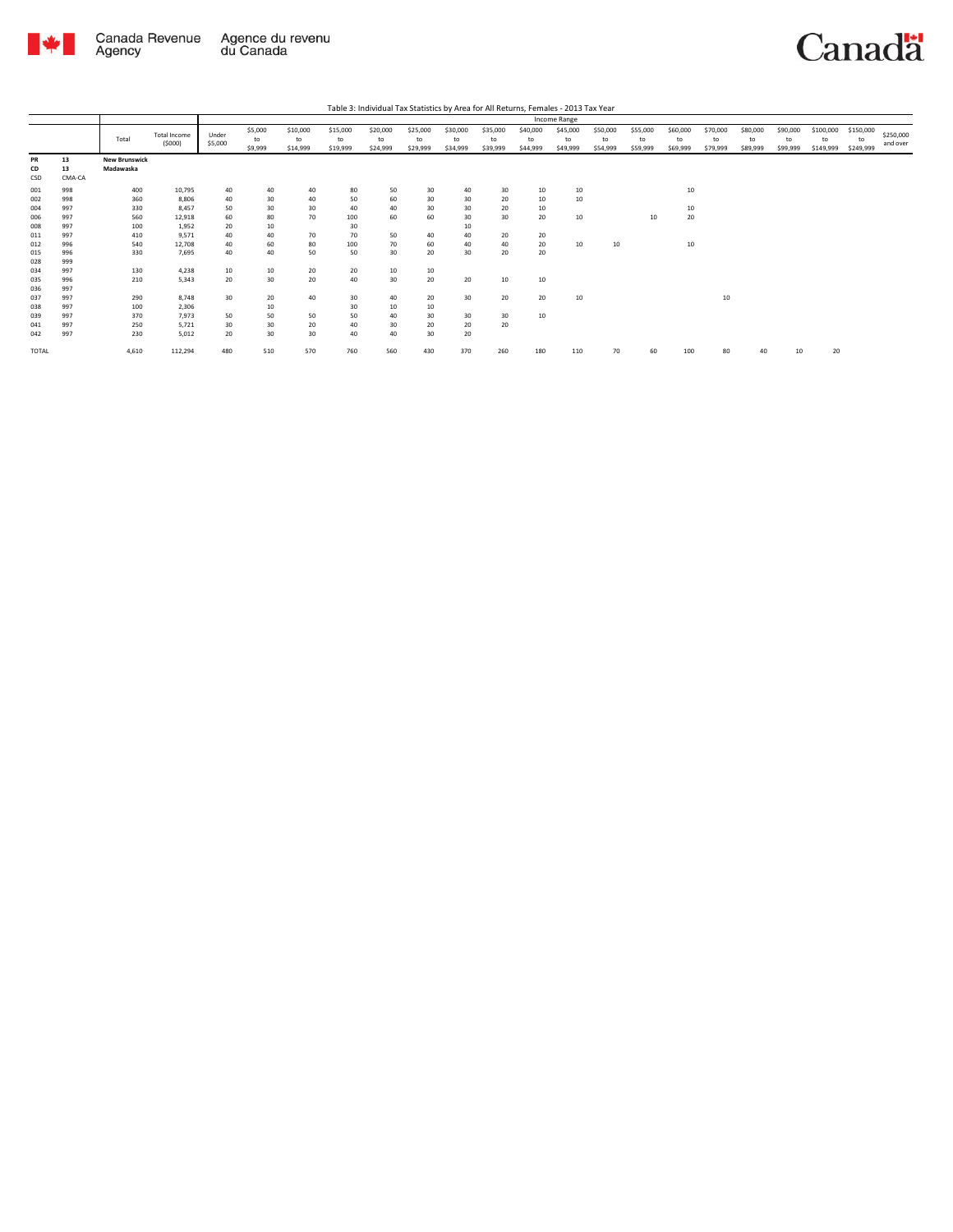

| Table 3: Individual Tax Statistics by Area for All Returns, Females - 2013 Tax Year |                    |                                     |                        |                  |                          |                            |                            |                            |                            |                            |                            |                            |                            |                            |                            |                            |                            |                            |                            |                              |                              |                       |
|-------------------------------------------------------------------------------------|--------------------|-------------------------------------|------------------------|------------------|--------------------------|----------------------------|----------------------------|----------------------------|----------------------------|----------------------------|----------------------------|----------------------------|----------------------------|----------------------------|----------------------------|----------------------------|----------------------------|----------------------------|----------------------------|------------------------------|------------------------------|-----------------------|
|                                                                                     |                    |                                     |                        | Income Range     |                          |                            |                            |                            |                            |                            |                            |                            |                            |                            |                            |                            |                            |                            |                            |                              |                              |                       |
|                                                                                     |                    | Total                               | Total Income<br>(5000) | Under<br>\$5,000 | \$5,000<br>to<br>\$9,999 | \$10,000<br>to<br>\$14,999 | \$15,000<br>to<br>\$19,999 | \$20,000<br>to<br>\$24,999 | \$25,000<br>to<br>\$29,999 | \$30,000<br>to<br>\$34,999 | \$35,000<br>to<br>\$39,999 | \$40,000<br>to<br>\$44,999 | \$45,000<br>to<br>\$49,999 | \$50,000<br>to<br>\$54,999 | \$55,000<br>to<br>\$59,999 | \$60,000<br>to<br>\$69,999 | \$70,000<br>to<br>\$79,999 | \$80,000<br>to<br>\$89,999 | \$90,000<br>to<br>\$99,999 | \$100,000<br>to<br>\$149,999 | \$150,000<br>to<br>\$249,999 | \$250,000<br>and over |
| PR<br>CD<br>CSD                                                                     | 13<br>14<br>CMA-CA | <b>New Brunswick</b><br>Restigouche |                        |                  |                          |                            |                            |                            |                            |                            |                            |                            |                            |                            |                            |                            |                            |                            |                            |                              |                              |                       |
| 001                                                                                 | 996                | 510                                 | 9,829                  | 50               | 80                       | 100                        | 110                        | 40                         | 30                         | 20                         | 20                         | 20                         | 10                         |                            |                            |                            |                            |                            |                            |                              |                              |                       |
| 003                                                                                 | 996                | 90                                  | 2,153                  |                  |                          | 10                         | 20                         | 10                         |                            |                            |                            |                            |                            |                            |                            |                            |                            |                            |                            |                              |                              |                       |
| 004                                                                                 | 997                | 350                                 | 11.502                 | 30               | 20                       | 40                         | 50                         | 30                         | 30                         | 30                         | 30                         | 20                         | 20                         |                            |                            | 20                         | 10                         |                            |                            |                              |                              |                       |
| 005                                                                                 | 996                | 230                                 | 5.315                  | 20               | 30                       | 30                         | 40                         | 20                         | 20                         | 10                         | 20                         | 10                         |                            |                            |                            |                            |                            |                            |                            |                              |                              |                       |
| 006                                                                                 | 997                | 710                                 | 21,764                 | 40               | 80                       | 80                         | 120                        | 70                         | 60                         | 60                         | 50                         | 40                         | 30                         | 10                         | 20                         | 30                         | 20                         | 10                         |                            |                              |                              |                       |
| 010                                                                                 | 997                | 100                                 | 715                    | 60               |                          |                            | 10                         |                            |                            |                            |                            |                            |                            |                            |                            |                            |                            |                            |                            |                              |                              |                       |
| 011                                                                                 | 996                | 500                                 | 12,602                 | 40               | 60                       | 50                         | 90                         | 70                         | 50                         | 30                         | 30                         | 20                         | 10                         |                            |                            | 10                         | 20                         |                            |                            |                              |                              |                       |
| 016                                                                                 | 996                | 280                                 | 5.533                  | 30               | 30                       | 40                         | 70                         | 30                         | 20                         | 30                         | 10                         |                            |                            |                            |                            |                            |                            |                            |                            |                              |                              |                       |
| 017                                                                                 | 997                | 1,570                               | 43,092                 | 100              | 170                      | 180                        | 300                        | 190                        | 120                        | 100                        | 90                         | 90                         | 50                         | 30                         | 30                         | 40                         | 30                         | 20                         |                            | 10                           |                              |                       |
| 018                                                                                 | 998                | 390                                 | 8.944                  | 40               | 40                       | 50                         | 70                         | 40                         | 50                         | 30                         | 20                         | 10                         |                            |                            |                            |                            |                            |                            |                            |                              |                              |                       |
| 019                                                                                 | 999                | 460                                 | 10.445                 | 50               | 60                       | 50                         | 90                         | 60                         | 30                         | 40                         | 20                         | 20                         |                            | 10                         |                            | 10                         |                            |                            |                            |                              |                              |                       |
| 021                                                                                 | 998                | 570                                 | 14.725                 | 50               | 60                       | 80                         | 80                         | 90                         | 60                         | 40                         | 30                         | 20                         | 10                         |                            |                            | 20                         | 10                         |                            |                            |                              |                              |                       |
| 022                                                                                 | 998                | 960                                 | 25,651                 | 80               | 110                      | 90                         | 180                        | 120                        | 90                         | 70                         | 50                         | 40                         | 20                         | 20                         | 20                         | 30                         | 20                         | 10                         |                            |                              |                              |                       |
| 026                                                                                 | 999                | 30                                  | 208                    | 20               |                          |                            |                            |                            |                            |                            |                            |                            |                            |                            |                            |                            |                            |                            |                            |                              |                              |                       |
| TOTAL                                                                               |                    | 6,750                               | 172,477                | 640              | 750                      | 810                        | 1,220                      | 780                        | 560                        | 470                        | 360                        | 300                        | 190                        | 100                        | 110                        | 170                        | 140                        | 70                         | 40                         | 40                           | 20                           |                       |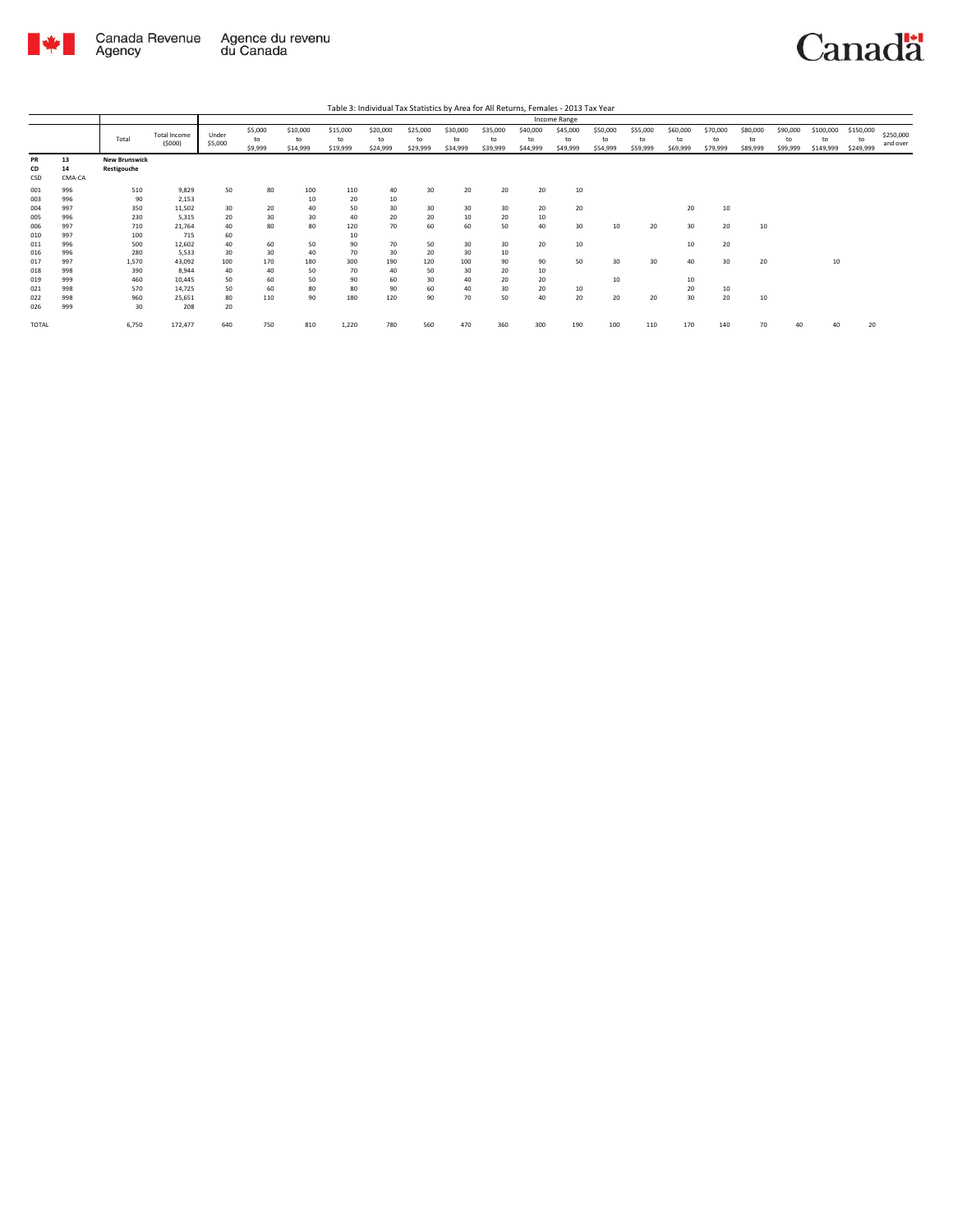

|                 |                    | Income Range                       |                               |                  |                          |                            |                            |                            |                            |                            |                            |                            |                            |                            |                            |                            |                            |                            |                            |                              |                              |                       |
|-----------------|--------------------|------------------------------------|-------------------------------|------------------|--------------------------|----------------------------|----------------------------|----------------------------|----------------------------|----------------------------|----------------------------|----------------------------|----------------------------|----------------------------|----------------------------|----------------------------|----------------------------|----------------------------|----------------------------|------------------------------|------------------------------|-----------------------|
|                 |                    | Total                              | <b>Total Income</b><br>(5000) | Under<br>\$5,000 | \$5,000<br>to<br>\$9,999 | \$10,000<br>to<br>\$14,999 | \$15,000<br>to<br>\$19,999 | \$20,000<br>to<br>\$24,999 | \$25,000<br>to<br>\$29,999 | \$30,000<br>to<br>\$34,999 | \$35,000<br>to<br>\$39,999 | \$40,000<br>to<br>\$44,999 | \$45,000<br>to<br>\$49,999 | \$50,000<br>to<br>\$54,999 | \$55,000<br>to<br>\$59,999 | \$60,000<br>to<br>\$69,999 | \$70,000<br>to<br>\$79,999 | \$80,000<br>to<br>\$89,999 | \$90,000<br>to<br>\$99,999 | \$100,000<br>to<br>\$149,999 | \$150,000<br>to<br>\$249,999 | \$250,000<br>and over |
| PR<br>CD<br>CSD | 13<br>15<br>CMA-CA | <b>New Brunswick</b><br>Gloucester |                               |                  |                          |                            |                            |                            |                            |                            |                            |                            |                            |                            |                            |                            |                            |                            |                            |                              |                              |                       |
| 001             | 997                | 2,950                              | 71,669                        | 330              | 290                      | 430                        | 510                        | 350                        | 270                        | 180                        | 150                        | 90                         | 70                         | 50                         | 50                         | 70                         | 60                         | 20                         | 20                         | 20                           |                              |                       |
| 003             | 998                | 2,170                              | 62.146                        | 160              | 250                      | 300                        | 380                        | 220                        | 160                        | 130                        | 80                         | 90                         | 60                         | 50                         | 50                         | 80                         | 70                         | 30                         | 20                         | 30                           |                              |                       |
| 006             | 996                | 830                                | 18.328                        | 110              | 100                      | 120                        | 150                        | 80                         | 80                         | 40                         | 40                         | 30                         | 20                         | 10                         |                            | 20                         | 20                         |                            |                            |                              |                              |                       |
| 016             | 997                | 520                                | 12.650                        | 50               | 50                       | 60                         | 110                        | 70                         | 50                         | 30                         | 20                         | 20                         |                            |                            |                            |                            | 10                         | 10                         |                            |                              |                              |                       |
| 017             | 997                | 320                                | 6.772                         | 30               | 40                       | 50                         | 80                         | 40                         | 20                         | 20                         | 10                         | 10                         |                            |                            |                            |                            |                            |                            |                            |                              |                              |                       |
| 019             | 997                | 960                                | 18,524                        | 120              | 110                      | 160                        | 220                        | 110                        | 80                         | 40                         | 40                         | 20                         | 10                         |                            |                            |                            | 20                         |                            |                            |                              |                              |                       |
| 020             | 997                | 330                                | 8.936                         | 30               | 30                       | 30                         | 80                         | 30                         | 20                         | 10                         | 20                         | 20                         |                            |                            |                            | 10                         |                            |                            |                            |                              |                              |                       |
| 021             | 997                | 680                                | 13,346                        | 90               | 80                       | 120                        | 130                        | 80                         | 60                         | 40                         | 20                         | 10                         | 10                         |                            |                            | 10                         |                            |                            |                            |                              |                              |                       |
| 022             | 998                | 350                                | 8,890                         | 30               | 40                       | 60                         | 60                         | 40                         | 30                         | 20                         | 30                         | 10                         |                            |                            | 10                         |                            |                            |                            |                            |                              |                              |                       |
| 024             | 997                | 1,800                              | 41.183                        | 170              | 220                      | 250                        | 360                        | 200                        | 180                        | 100                        | 80                         | 60                         | 50                         | 30                         | 20                         | 20                         | 20                         |                            | 10                         | 20                           |                              |                       |
| 026             | 997                | 590                                | 13,798                        | 60               | 60                       | 80                         | 120                        | 60                         | 60                         | 40                         | 20                         | 20                         | 20                         |                            |                            | 10                         | 20                         |                            |                            |                              |                              |                       |
| 027             | 998                | 590                                | 13,395                        | 40               | 50                       | 90                         | 140                        | 100                        | 50                         | 30                         | 30                         | 20                         | 10                         |                            |                            |                            |                            |                            |                            |                              |                              |                       |
| 028             | 998                | 1,950                              | 58,406                        | 160              | 180                      | 160                        | 360                        | 220                        | 160                        | 120                        | 100                        | 110                        | 70                         | 50                         | 50                         | 70                         | 60                         | 40                         | 10                         | 20                           | 10                           |                       |
| 029             | 998                | 2,160                              | 52,768                        | 210              | 200                      | 280                        | 390                        | 260                        | 270                        | 160                        | 100                        | 60                         | 40                         | 30                         | 20                         | 50                         | 40                         | 20                         |                            | 20                           |                              |                       |
| 030             | 998                | 380                                | 9.372                         | 20               | 40                       | 60                         | 90                         | 40                         | 30                         | 40                         | 20                         | 20                         |                            |                            |                            |                            |                            |                            |                            |                              |                              |                       |
| 031             | 998                | 1,250                              | 35,088                        | 100              | 130                      | 140                        | 230                        | 120                        | 110                        | 70                         | 70                         | 50                         | 40                         | 30                         | 30                         | 40                         | 40                         | 10                         |                            | 10                           |                              |                       |
| 032             | 998                | 620                                | 17,024                        | 40               | 70                       | 70                         | 120                        | 70                         | 60                         | 50                         | 30                         | 40                         | 20                         | 10                         | 10                         | 10                         | 20                         |                            |                            |                              |                              |                       |
| 033             | 998                | 420                                | 9,401                         | 40               | 50                       | 70                         | 80                         | 60                         | 50                         | 20                         |                            | 20                         |                            |                            |                            |                            |                            |                            |                            |                              |                              |                       |
| 036             | 997                | 520                                | 12,664                        | 50               | 50                       | 70                         | 110                        | 70                         | 40                         | 30                         | 20                         | 30                         |                            |                            |                            | 20                         | 10                         |                            |                            |                              |                              |                       |
| 038             | 998                | 340                                | 8.069                         | 20               | 30                       | 40                         | 90                         | 50                         | 30                         | 20                         | 20                         | 10                         |                            |                            |                            |                            |                            |                            |                            |                              |                              |                       |
| 040             | 997                | 270                                | 5,298                         | 30               | 30                       | 40                         | 90                         | 40                         | 20                         | 10                         |                            |                            |                            |                            |                            |                            |                            |                            |                            |                              |                              |                       |
| <b>TOTAL</b>    |                    | 20,010                             | 497,726                       | 1,900            | 2,110                    | 2,690                      | 3,880                      | 2,270                      | 1,810                      | 1,190                      | 900                        | 750                        | 470                        | 340                        | 300                        | 480                        |                            | 180                        | 100                        | 140                          | 40                           |                       |